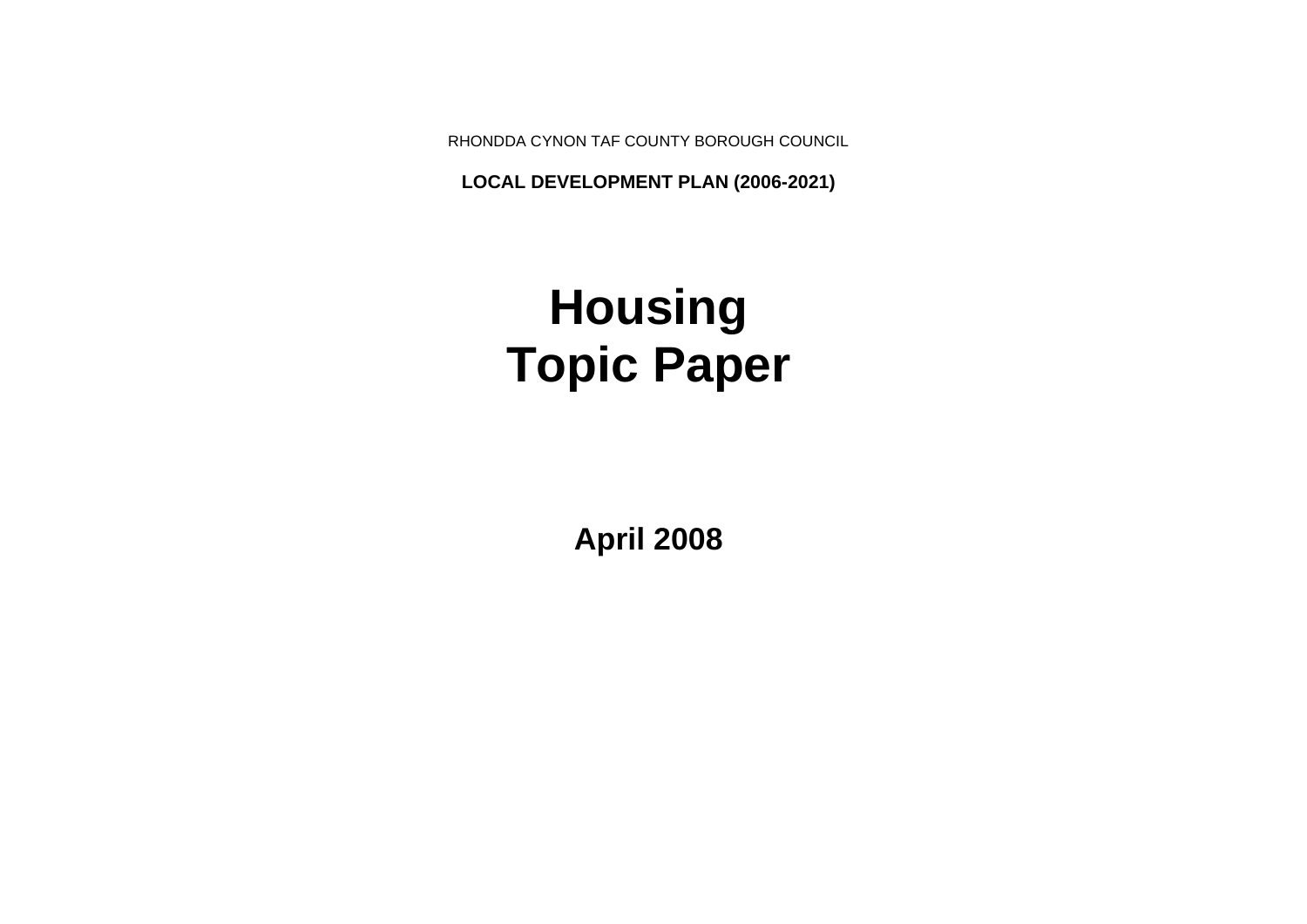# **Contents**

|                                     | Page |
|-------------------------------------|------|
| Introduction                        | 1    |
| <b>National Policy Context</b>      | 1    |
| <b>Local Policy Context</b>         | 4    |
| Key Issues in Rhondda Cynon Taf     | 6    |
| <b>Preferred Strategy</b>           | 8    |
| Draft Local Development Plan Policy | 13   |
| <b>Further Advice</b>               | 29   |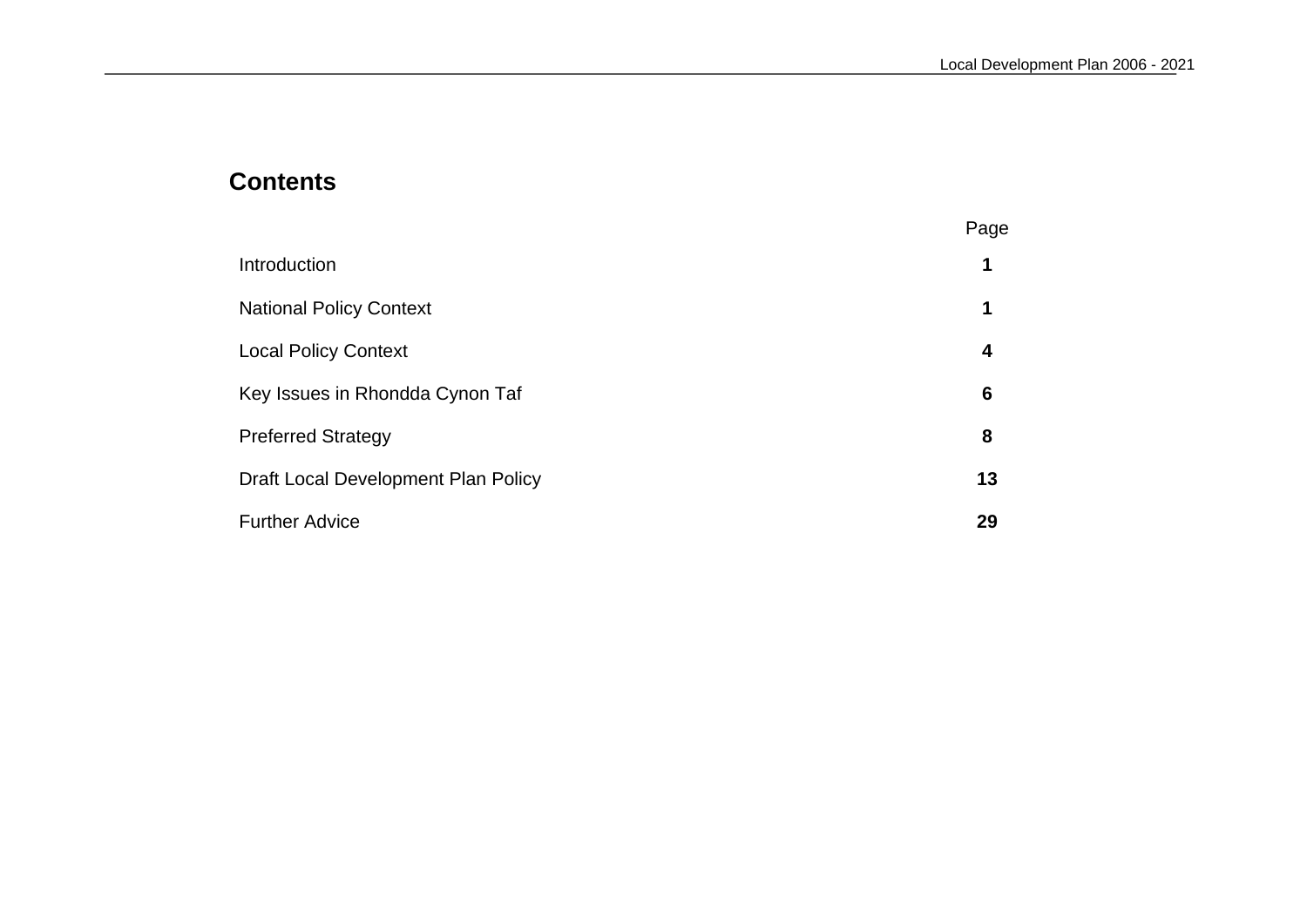## **BACKGROUND**

In January 2007 the Council issued for public consultation the Local Development Plan: Preferred Strategy. The Strategy was the first stage of the new statutory local development plan (LDP).

The next stage in the plan making process is the production of a deposit draft LDP. In order to ensure the soundness of the emerging LDP and transparency in the plan making process, the Council has produced a series of topic papers.

The topic papers address the main area of policy to be considered in the LDP. **It should be stressed that these papers are a starting point for policy development, through the sustainability appraisal process and as the Council's evidence base develops, emerging LDP policy will evolve and be refined**

# **1. INTRODUCTION**

The provision of good quality, affordable housing in safe neighbourhoods and sustainable locations is a fundamental objective of the modern planning system.

The LDP will establish a robust and meaningful policy context for the delivery of a strong and diverse housing market in Rhondda Cynon Taf that meets the needs of both current and future residents. In doing so the LDP will seek to ensure the provision of new, well-designed and affordable housing in a manner that makes a positive contribution to the creation of sustainable communities.

In order to do this the topic paper will outline:

- **The policy context** for housing, including a explanation of national, regional and local policy;
- **Key Issues in Rhondda Cynon Taf**, which relate specifically to housing;
- **Preferred Strategy, policy in respect of housing,** representations to the Strategy and proposed policy response, and
- **Draft LDP Policy,** which provides a policy context for new housing development.

There is a separate Topic Paper that deals specifically with the issue of housing land requirements. The Topic Paper explain the statistical analysis and background to the dwelling requirement figures contained in the Local Development Plan: Preferred Strategy (LDP). Housing Land Requirement Topic Paper was issued for public consultation in January 2007.

## **2. NATIONAL POLICY CONTEXT**

### *People, Places, Futures – The Wales Spatial Plan (adopted 2004)*

The Wales Spatial Plan, provides a framework for the future spatial development of Wales. Rhondda Cynon Taf along with the neighbouring authorities of Cardiff, Bridgend, Merthyr Tydfil, Caerphilly and the Vale of Glamorgan has been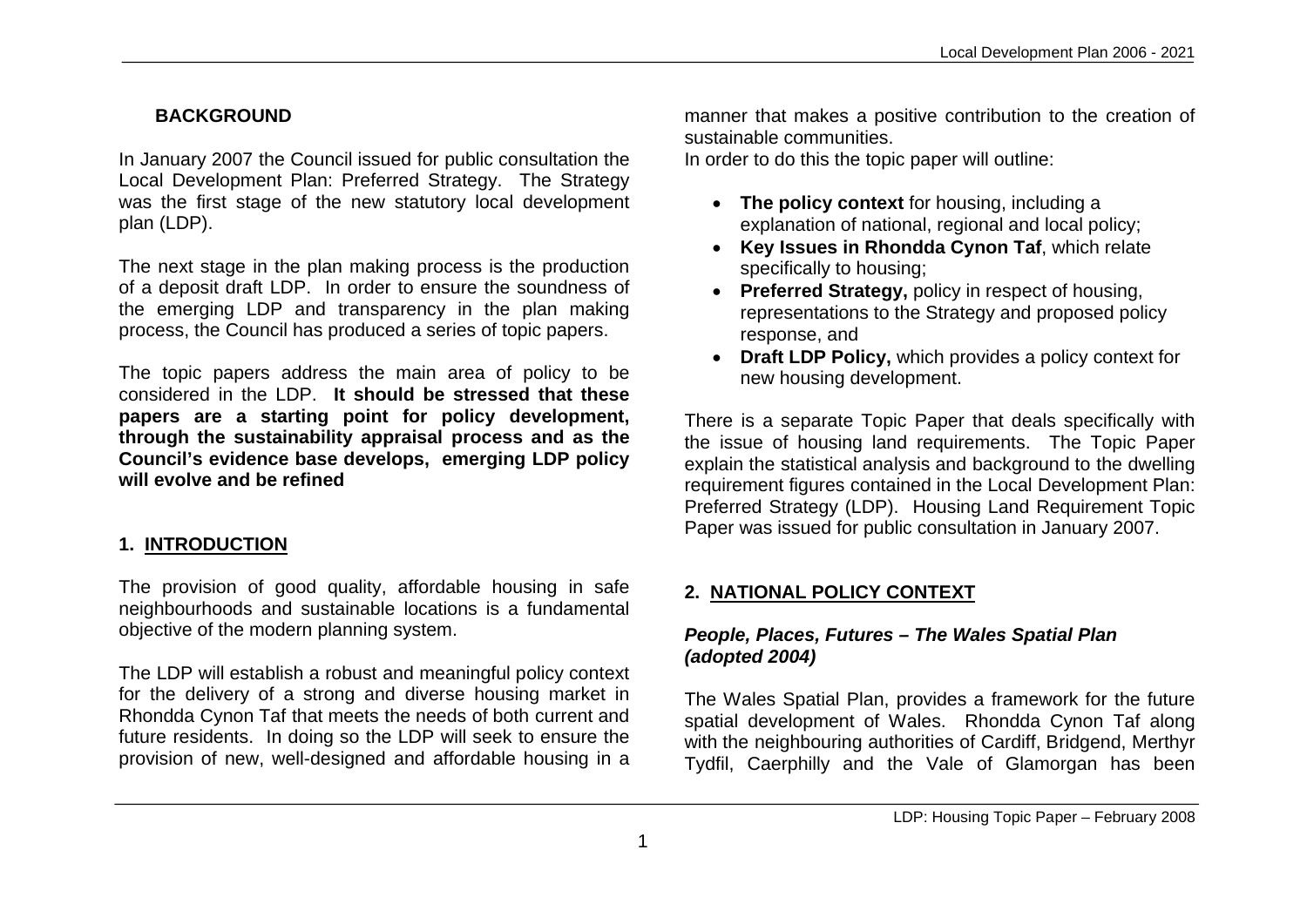identified as part of the South East – Capital Network Zone. The vision for the Capital Network is:

> *"An innovative skilled area offering a high quality of life – international yet distinctively Welsh. It will compete internationally be increasing its global viability through stronger links between the Valleys and the coast and the UK and Europe, helping spread prosperity within the area and benefiting other parts of Wales".*

Whilst the Spatial Plan may not provide a detailed framework for the development of housing in South East Wales it does nevertheless provide a number of clear propositions. These include the following:

• The Valleys need to be strengthened as a desirable place to live, work and visit – combining a wider mix of types of housing and good access to jobs and services – in distinctive communities set in an attractive environment.

Private house building and the improvement of public sector housing stock have a key role to play in regenerating the Valleys. The Consultation draft **Wales Spatial Plan Update 2008: People, Places, Futures** sets out a vision for how each part of Wales should develop economically, socially and environmentally over the next 20 years. The document further develops the concept of a Capital Network and provides a more detailed context for the development of the Rhondda Cynon Taf LDP. The Wales Spatial Plan proposes that distinct approaches for the three areas that make up the Capital Network Region. The three areas are:

- City / Coast
- Heads of the Valleys Plus, and
- Connections Corridor

Rhondda Cynon Taf is within the Heads of the Valleys Plus and Connections Corridor.

The Spatial Plan Update identifies 14 hub settlements which it sees as vital to the success of the city-region. Included, are the Rhondda Cynon Taf settlements of Aberdare, Pontypridd and Llantrisant.

### *Turning Heads – A Strategy for the Heads of the Valleys 2020 (June 2006)*

Turning Heads – A Strategy for the Heads of the Valleys 2020 as the name suggests, outlines a strategy for regenerating the northern Valley areas of South East Wales. In Rhondda Cynon Taf the strategy area includes Treorchy, Treherbert, Ferndale, Mountain Ash and Aberdare. The objectives of the programme reflect those of the Wales Spatial Plan in seeking to ensure:

- An attractive and well used natural, historic and built environment;
- A vibrant economic landscape offering new opportunities;
- A well educated, skilled and healthier population;
- An appealing and coherent tourism and leisure experience, and
- Public confidence in a shared bright future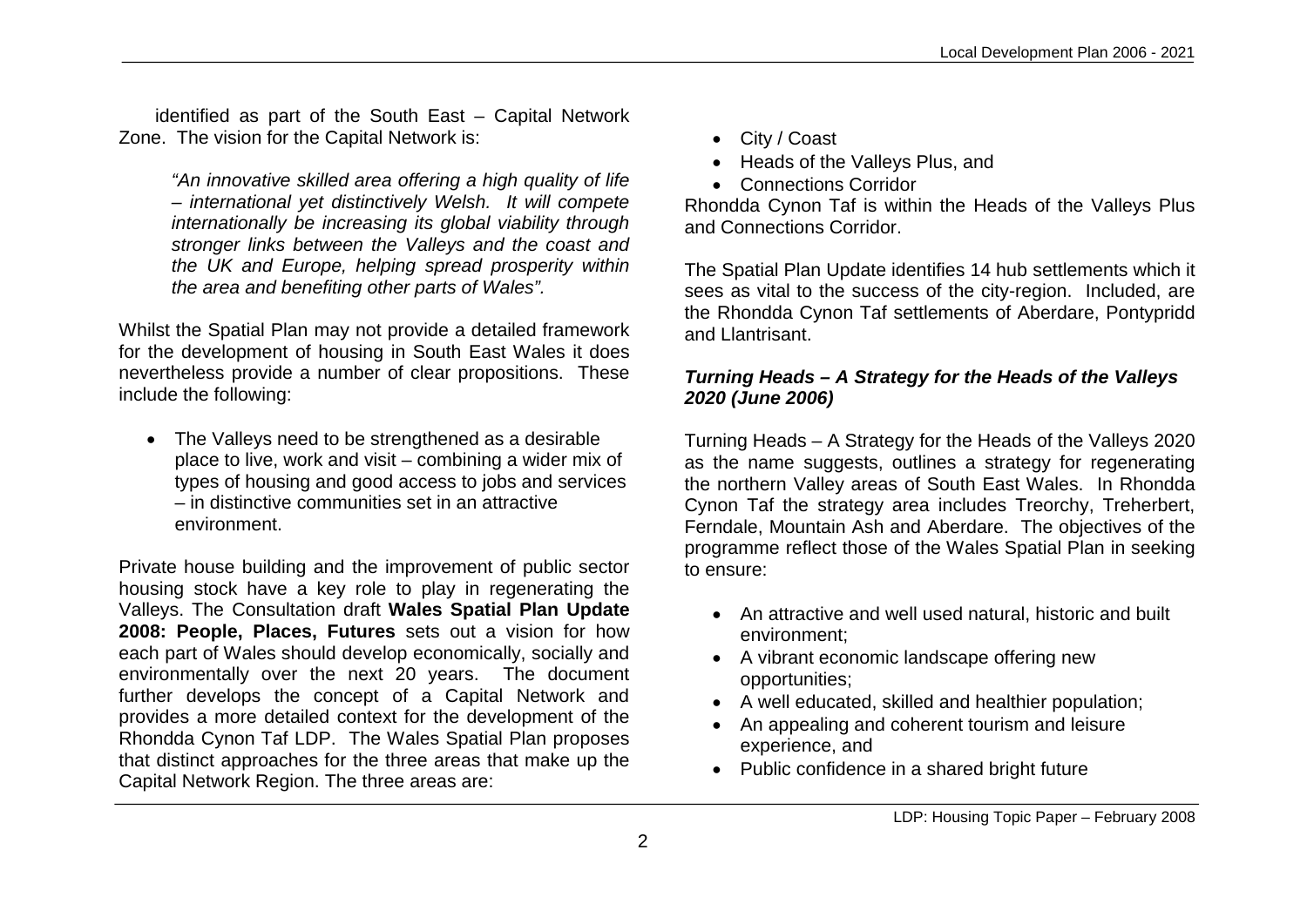With regards to housing and settlement, Strategy Programme 1*: A Sub regional Approach to Regeneration of Settlements* comments as follows;

"To preserve and make the most of historic patterns of settlement, we will identify roles for towns and villages in the Heads of the Valleys that enable them to complement each other and that serve the diverse need of those who live in, work in and visit the area. Our focus will be on retailing and service centres, tourist towns, and employment hubs. We will work with housebuilders to provide executive and other high quality and affordable housing to attract professionals and key workers, especially younger families and first time buyers. We will also seek to assist local authorities with planned and potential major upgrades of housing to meet the Welsh Housing Quality Standard."

#### *Ministerial Interim Planning Policy Statement 01/2006: Housing (June 2006)*

Assembly Government housing policy is embodied in the Ministerial Interim Planning Policy Statement (MIPPS) 01/2006. The MIPPS revises Chapter 9 of Planning Policy Wales (March 2002). Supplementary guidance in relation to housing land availability and affordable housing are contained in Technical Advice Notes 1 and 2. The Planning Policy Wales Companion Guide (2006) relates the MIPPS to the LDP system, identifying clear statements of national policy that should only be repeated in where local circumstance require.

The Assembly Government's objectives for housing are to provide:

- Homes that are in good condition, in safe neighbourhoods and sustainable communities; and
- Greater choice for the people over the type of housing and the location they live in, recognising the needs of all, including those in need of affordable or special needs housing in both urban and rural areas.

In order to achieve this the Assembly Government will seek to ensure that:

- Previously developed land is used in preference to Greenfield land;
- New housing and residential environments are well designed, environmentally sound (especially energy efficient) and make a significant contribution to promoting community regeneration and improving the quality of life; and that
- The overall result of new housing development in villages, towns or edges of settlement is a mix of affordable and market housing that retains and, where practical, enhance important landscape and wildlife features in the development.

Local planning authorities should promote sustainable residential environments, avoid large housing areas of monotonous character and make appropriate provision for affordable housing.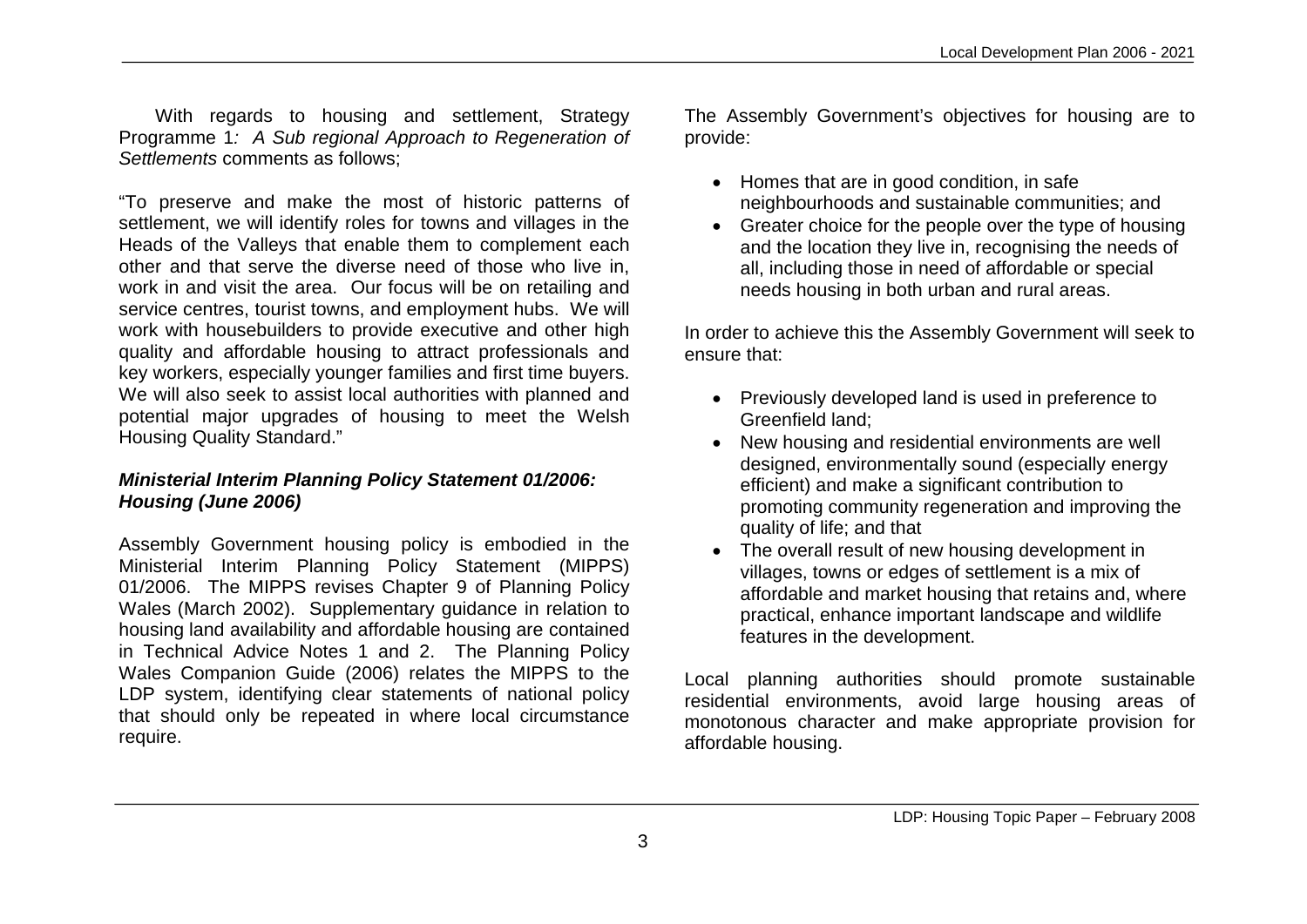#### *Technical Advice Note 1: Joint Housing Land Availability (June 2006)*

Technical Advice Note (TAN) 1 provides advice on the production of Joint Housing Land Availability Studies (JHLAS). These studies are produced annually for each local authority area in order to monitor the supply of housing land and to provide information about the adequacy of this supply

#### *Technical Advice Note 2: Planning and Affordable Housing (June 2006)*

TAN 2 gives advice on the assessment of need for affordable housing and affordable housing policies in development plans. It also provides guidance on securing affordable housing via the planning system and controlling occupancy and the content and discharge of planning obligations and conditions.

# **3. LOCAL POLICY CONTEXT**

*A Better Life – Our Community Plan 2001 – 20014*

A Better Life - Our Community Plan sets out a framework for creating a brighter future for everyone who lives and works in Rhondda Cynon Taff. The plan was developed through the Better Life Consortium, during 2003/2004. The Community Plan identifies 5 key themes under which are a series of local level aims. The key themes are**:**

- Safer Communities
- Our Living Space
- Our Health and Well Being
- Boosting Our Local Economy
- Learning for Growth

The key themes identified in the Community Plan has been developed into strategies for improving the quality of life in Rhondda Cynon Taf. Housing is considered as part of the Health Social Care and Wellbeing Strategy. The consultation draft Strategy (2008) sets the following themes:

- Healthy Environments;
- Community Collaboration and Prevention;
- Mental Health and Emotional Wellbeing;
- Children and Young People:
- Work and Health:
- Maintaining Independence;
- Transport and Access

Of particular relevance to this topic area are two of the three priorities set out under the Healthy Environments theme. The priorities seek to promote:

- Sustainable home ownership, improved access to affordable housing, regardless of tenure, and the promotion of mixed, balanced communities, and
- Improve the visual amenity of the local neighbourhoods to build civic pride and develop sustainable environmental solutions.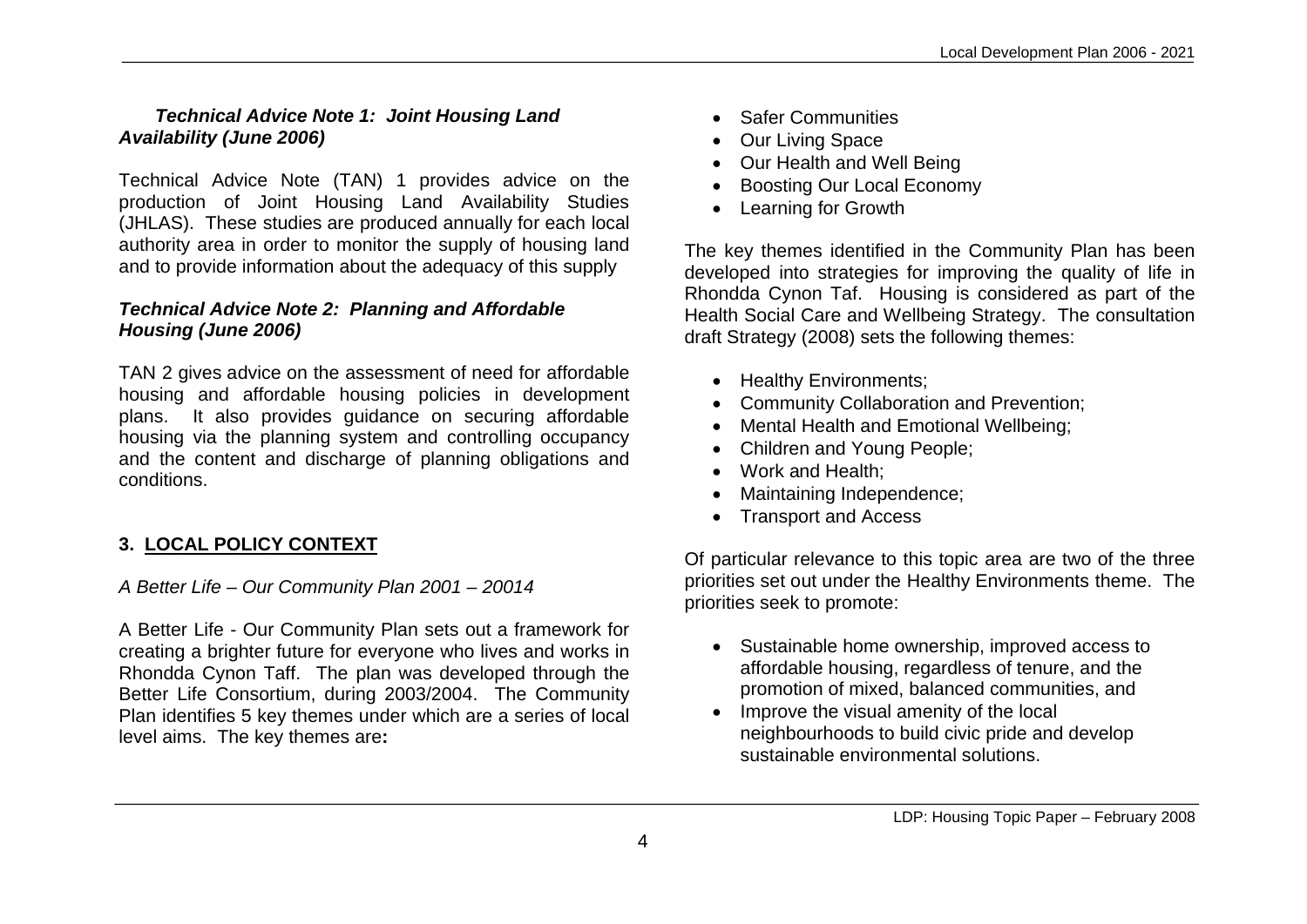## *Rhondda Cynon Taf Housing Needs Assessment (2006)*

The housing Market Assessment for Rhoda Cynon Taf provides a detailed analysis of housing requirements in across the County Borough. The study looked at the current housing supply in Rhondda Cynon Taf, the local housing market, existing and newly arising need and the supply of affordable housing.

The assessment concluded that there was a short fall of 870 affordable dwellings per annum if all housing needs are to be met over a five-year period.

### *Rhondda Cynon Taf Housing Strategy (2007)*

The Local Housing Strategy for Rhondda Cynon Taf 'Housing Matters' was issued by the Council in late 2007. The Strategy provides a context for the delivery of housing in Rhondda Cynon Taf. Development of the Strategy was based on the findings of the Local Housing Needs Assessment (September 2006).

The Strategy contains the following strategic aims:-

- To understand and influence the Local Housing market to enable an adequate supply of housing that meets the needs of all groups within our community;
- To encourage a Private Housing Sector that provides a quality living environment which promotes health and well being;
- To enable good quality social rented accommodation that meets the needs of our communities, promotes health and well being with customer focused housing management services creating balanced, socially inclusive, sustainable communities;
- To encourage housing-led regeneration which promotes sustainable development and maximises environmental benefits;
- To ensure that all groups have fair and equal access to housing and information, and
- To promote the homelessness prevention agenda whilst also ensuring appropriate support and sustainable housing options are available for vulnerable homeless people.

Housing Matters provide clear evidence of the need for new affordable housing in Rhondda Cynon Taf. The Strategy states "For the whole of Rhondda Cynon Taf, the Local Housing Market Assessment indicates that there is a shortfall of affordable housing of around 870 units per annum." The document continues, "Overall, for the county borough as a whole, almost a third of the net requirements for affordable housing is for intermediate housing. The greatest need is for one and two bedroom accommodation."

The Strategy recognises that that whilst the LDP will enable supply of new housing, this approach alone will not meet the shortfall in affordable housing. For this reason the Housing Matters advocates an empty property strategy which promotes the provision of affordable homes by maximising the opportunities for the reuse and rehabilitation of existing older housing stock in the County Borough.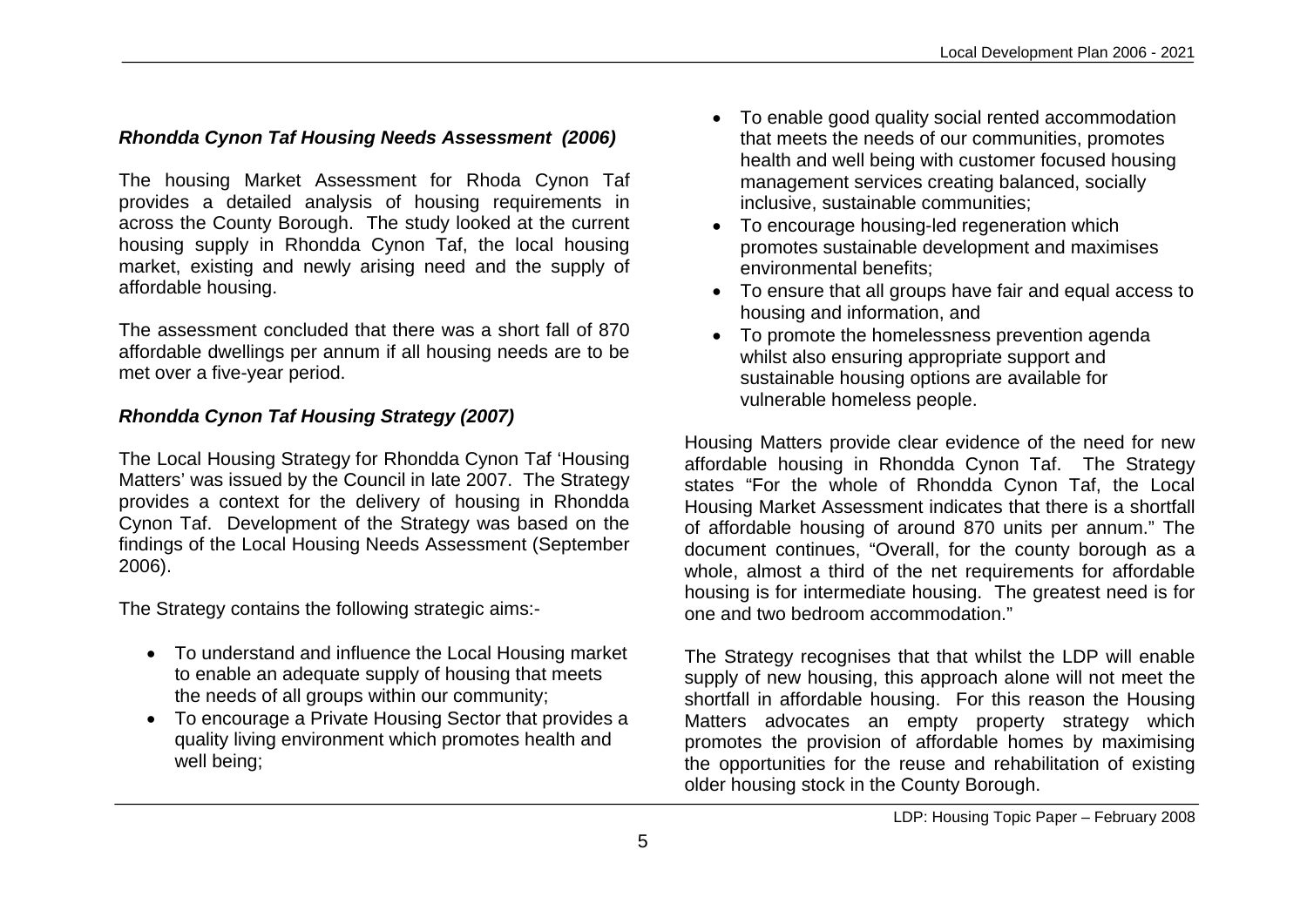Housing Matters also provides a context for understanding the requirements of Gypsies and Travellers. The Strategy and supporting research provide an assessment and analysis of the housing needs of Gypsy and Travellers in Rhondda Cynon Taf.

#### *Rhondda Cynon Taf Population and Household Projections (2006)*

The population and household projections provides the detailed statistical basis from which the dwelling requirement figure for the LDP is derived. The projections use the 'Chelmer' model and forecast population, household and dwelling requirement rates for Rhondda Cynon Taf based on the following options:

- Recent population trends;
- Recent house building trends, and
- Welsh Assembly Government population and household projections

## *South East Wales Regional Housing Apportionment*

In accordance with the guidance contained in paragraph 9.2.2 of the MIPPS, the Council as part of the South East Wales Planning Group (SEWPG) has been involved in the process of apportioning housing land requirement for the South East Wales region. The process requires SEWPG to work with a range of stakeholders to agree population and household projections and the apportionment of these projections for

each local authority area in the region. The process was completed in summer 2007. The results of the process informed the development of the of the housing land requirements of the emerging Rhondda Cynon Taf LDP.

## *Rhondda Cynon Taf Local Development Plan: Housing Land Requirement Topic Paper (January 2007)*

The LDP: Housing Land Requirement Topic Paper (January 2007) provides the statistical analysis and background to the dwelling requirement figures contained in the LDP: Preferred Strategy. In doing so the topic paper examines Population and house building trends in Rhondda Cynon Taf and outlines population and dwelling requirements for the plan period.

# **4. KEY ISSUES IN RHONDDA CYNON TAF**

The key issues to be addressed by the Rhondda Cynon Taf LDP have been identified by making an assessment of the following:

- The results of pre deposit consultation with key stakeholder;
- The results of the Sustainability Appraisal / Strategic Environmental Assessment Scoping Exercise; and
- A review of baseline social, economic and environmental information.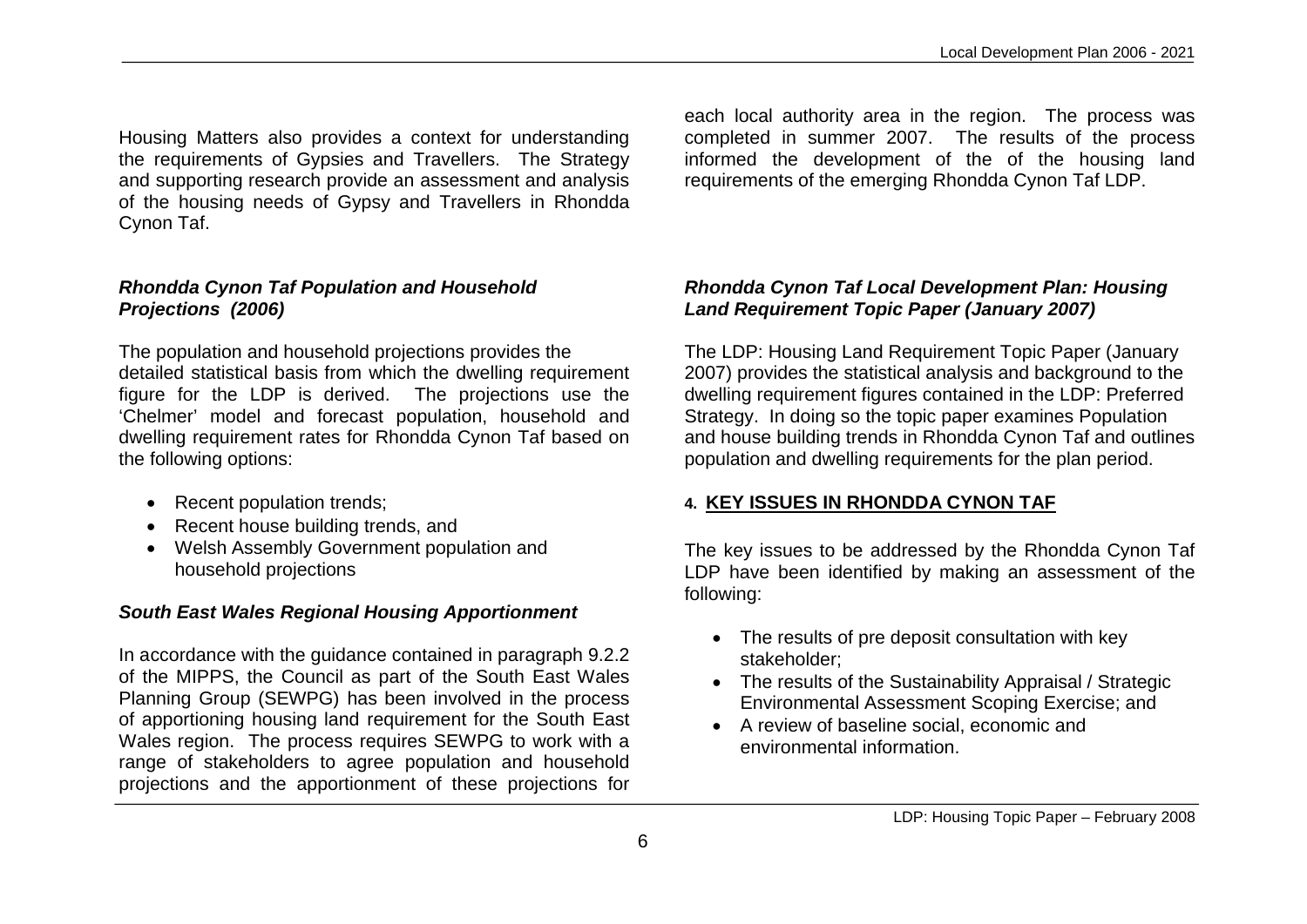The issues identified through this process will inform directly the development of the spatial strategy for the LDP.

#### *Pre Deposit Consultation*

Housing issues identified are as follows:

- Should better utilise valley floors which are allocated for employment but would provide good location for housing;
- Need better mix of housing including family housing and affordable housing;
- Should be more adventurous with construction techniques;
- Surplus housing stock due to out migration;
- Should the upper valleys be residential and/or mixed use?
- Quality land for affordable housing;
- Sewerage capacity for new development, and;
- Brownfield vs. greenfield development contamination, costs, ecology Financial resources.

### *Sustainability Appraisal / Strategic Environmental Assessment*

The Sustainability Appraisal / Strategic Environmental Assessment identified the following housing issues:

- 17 of Rhondda Cynon Taf's 53 electoral wards are amongst the 100 most deprived in Wales;
- 53% of the housing is terraced;
- Depopulation affecting the Valleys, and

Decreasing population overall but increases in south

## *Baseline information*

Housing issues identified are as follows:

- The population of Rhondda Cynon Taf has remained largely unchanged between 1991 and 2001. However this masks significant local variation, between 1991 – 2001 the population of the central and northern valleys declined by 5% whilst the population the population of the south increases by 10% (Office for National Statistics)
- The population projections for South East Wales forecast an overall increase in population of 7.8 % between 2003 and 2023 (Welsh Assembly Government – Household Projections 2006)
- The number of households in South East Wales will increase by 18.6% from 583,700 in 2003 to 692,600 in 2023 (Welsh Assembly Government- Household Projections 2006)
- The number of households in Rhondda Cynon Taf is forecast to increase by 16.2 % or 17,627 between 2003 and 2023 (Welsh Assembly Government – Household Projections 2006)
- The highest levels of 'housing' deprivation in Rhondda Cynon Taf are located in the central and northern valleys (Welsh Index of Multiple Deprivation 2005);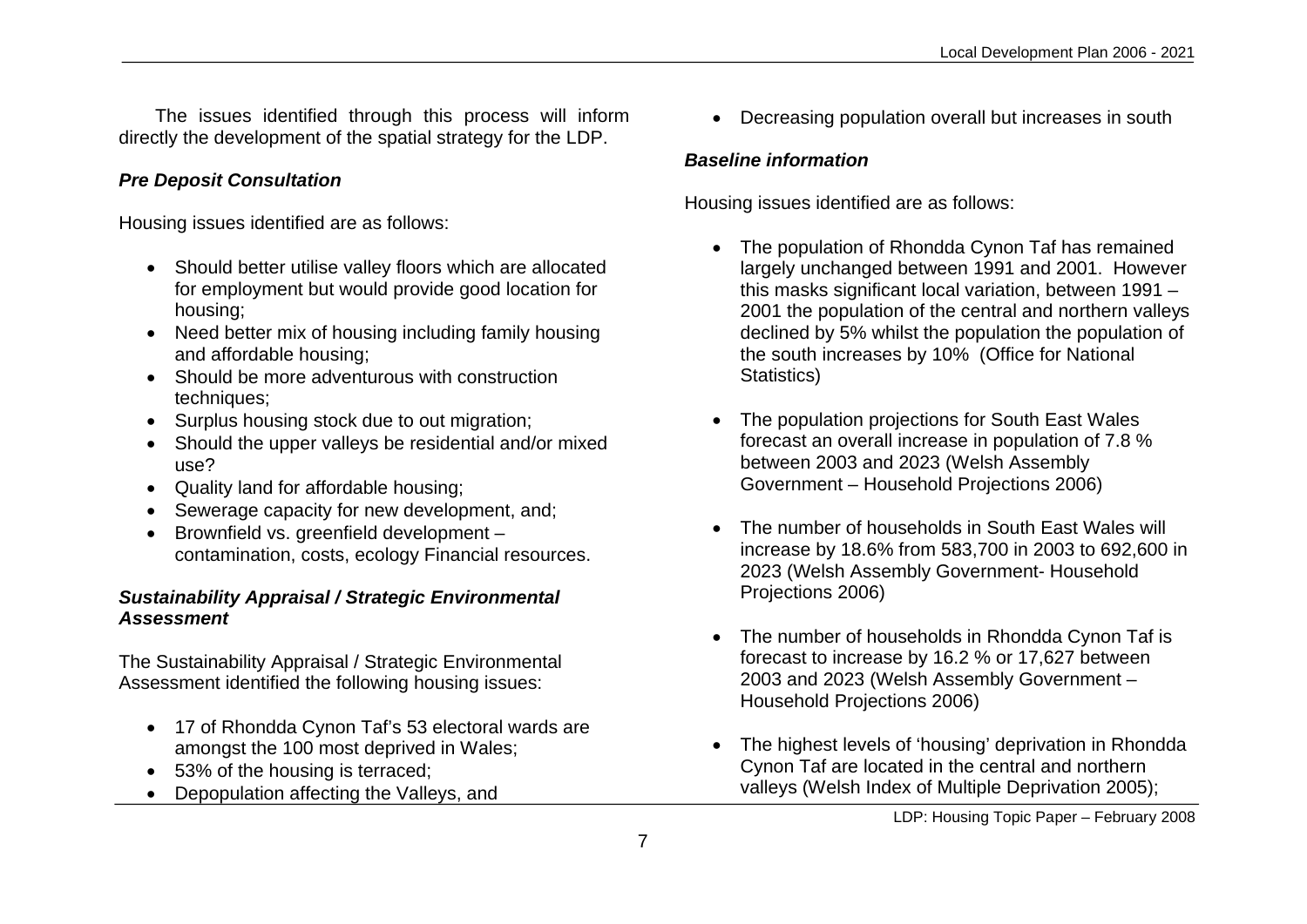- Of the 94,553 dwellings in Rhondda Cynon Taff 53% are terraced, 26% semi detached, 12% detached and 9% flatted (Office for National Statistics 2001);
- 75% of new housing constructed 2000 04 took place in the south of the County Borough (Joint Housing Land Availability Studied 2000 – 2004);
- Average house prices in the south of the County Borough are between 10 and 50 % higher than those in the central and northern valley areas (Draft Regional Housing Market Analysis 2006)
- There is an annual shortfall of 870 affordable homes in Rhondda Cynon Taf. (Housing Matter - A Local Housing Strategy for Rhondda Cynon Taf 2007 –12); and
- There are currently just under 4,000 empty properties in Rhondda Cynon Taf (Housing Matter - A Local Housing Strategy for Rhondda Cynon Taf 2007 –12);

## **5. PREFERRED STRATEGY**

The preferred strategy provides the following policy framework for the development of new housing in Rhondda Cynon Taf.

#### *Objectives of the Local Development Plan*

Paragraph 4.2 of the Preferred Strategy (January 2007) list s16 objectives for the LDP. The following objectives are the most relevant to the topic area;

- Provide for the overall housing requirements through a mix of dwelling types catering for all needs to promote integrated and thriving communities;
- Promote integrated communities, with opportunities for living, working and socialising for all;
- Provide an environment that encourages a healthy and safe life style and promote well being;
- Promote efficient use of land and soils:
- Provide a high quality built environment that promotes community pride.

### *Development Strategy*

Paragraphs 6.1 – 6.11 of the Preferred Strategy sets out a development strategy for Rhondda Cynon Taf. The strategy area is divided in into two distinct parts:-

- Northern Strategy Area, and
- Southern Strategy Area

The Northern Strategy area comprises the key settlements of Tonypandy, Porth, Treorchy, Treherbert, Ferndale, Tylorstown, Mountain Ash and Hirwaun and the principal town of Aberdare. In this area the emphasis is on building sustainable communities and halting the process of depopulation and decline.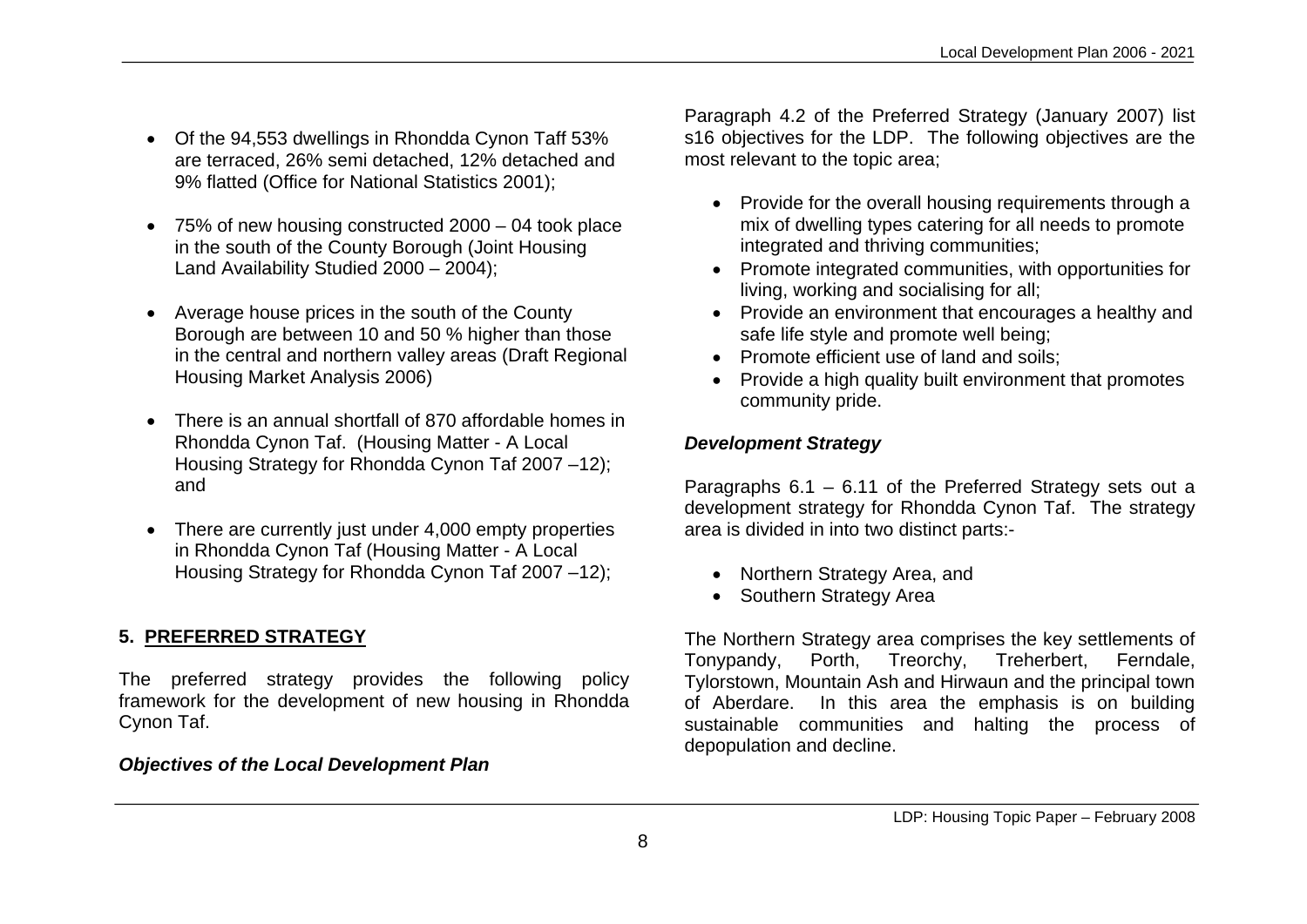The Southern Strategy area includes the principal towns of Pontypridd and Llantrisant and key settlements of Tonyrefail and Llanharan. In the south of the County Borough the emphasis is on sustainable growth that benefits Rhondda Cynon Taf as a whole.

The strategy recognises the important role that principal towns and key settlements play in providing services of both local and county importance. Where possible, development will be focused on the principal towns and key settlements of the County Borough in order to support and reinforce the important role of these centres play as places for social and economic activity.

### *Residential Development*

Paragraphs 6.12 – 6.16 of the Preferred Strategy provides a strategy for the development of new housing. The paragraphs are as follows;

*"Population projections indicate that the number of households in South East Wales will increase by 108,900 between 2003 to 2023. During the number of new households in Rhondda Cynon Taf will increase by 17,627. In order to accommodate this growth the LDP will allocate land for 14,850 new dwellings to be constructed throughout Rhondda Cynon Taff to meet the needs of the increased population of the County Borough. This is a high rate of growth and will result in an increase in the house-building rate from 660 to 990 per annum. The construction and distribution of this number of dwelling will assist in halting the process of*  *depopulation and ensure a stable growth in the future population.*

*The Joint Housing Land Availability Study (2005) indicates that at that time Rhondda Cynon Taf had a 5 year residential land bank of 3,369. The 2006 residential land availability survey indicates that this figure has increased to 3,470. In order to provide sufficient land to accommodate the projected growth the LDP will therefore allocate land for the construction of 11,380 new dwellings.*

*In delivering the housing requirement identified, the strategy will focus opportunities for additional housing in sustainable locations. The scale of proposals will be based on an appraisal of locations to gauge their suitability to accommodate growth having regard to existing social and physical capacity, the presence of environmental constraints, and the extent to which development can provide, or compensate for necessary additional social or physical infrastructure. The strategy will seek to recognise the important role that the use of previously developed land can play in regenerating the communities in Rhondda Cynon Taf. However, it should be noted that there are a number of factors that guide against the use of previously developed land in all instances, these include locational considerations, biodiversity, and flooding. The availability of 'developable' brownfield land in Rhondda Cynon Taf is a finite resource and it is clear that it cannot accommodate the growth requirements of the County Borough. The development of brownfield and greenfield land will therefore be necessary to the strategy of the plan.*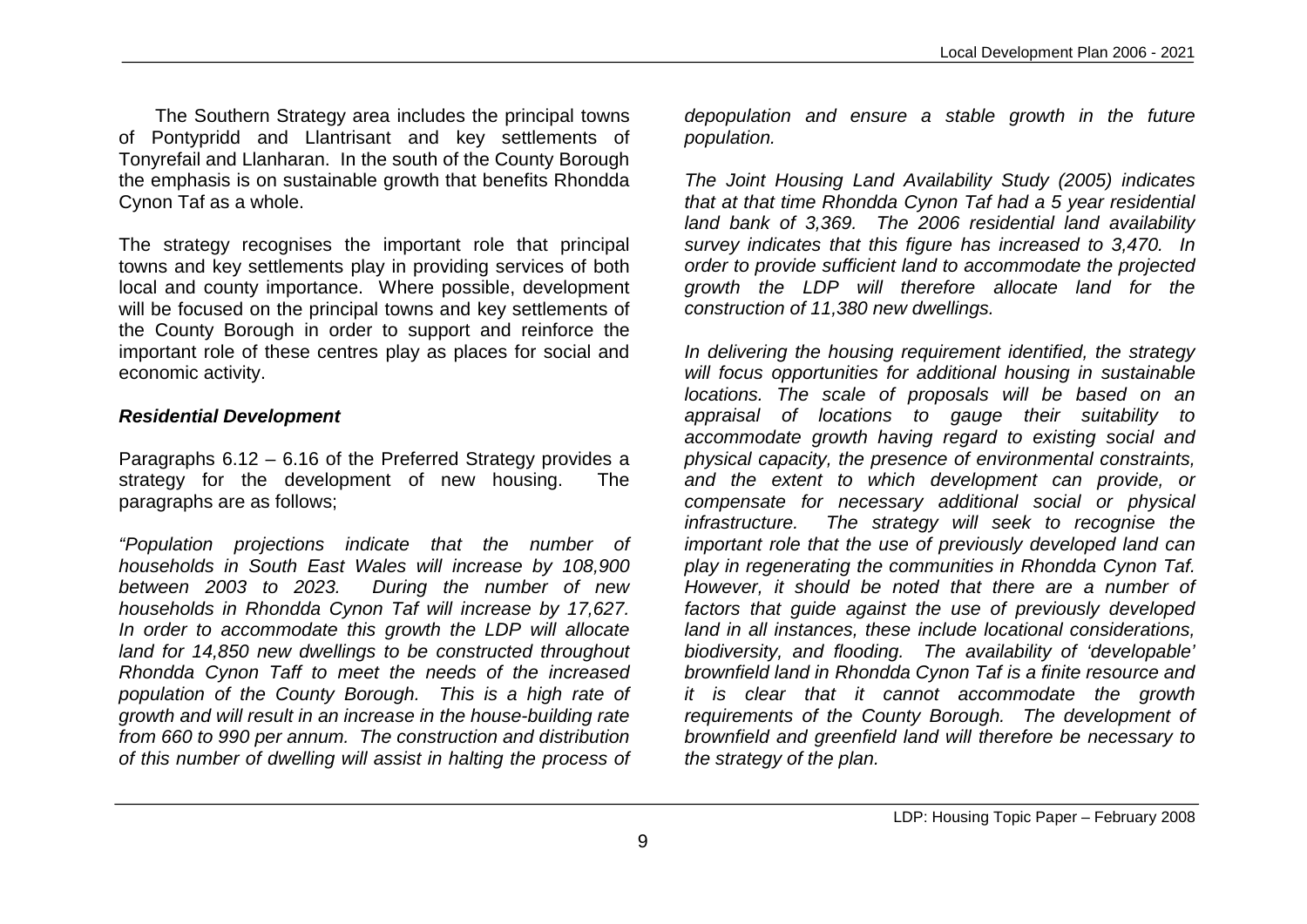*Of major importance to the strategy is the delivery of affordable housing. The draft Housing Needs Study (2006) shows that a significant proportion of the County Borough population is unable to meet their housing needs through the private housing market. The draft study indicates that 870 per annum affordable units need to be provided in Rhondda Cynon Taf over the next 5 years to meet this requirement. Whilst the planning system will not make up this shortfall in total, the LDP can play an important role in assisting to meet this need. The Council will therefore expand opportunities to maximise the provision of affordable housing in respect of both social rented and affordable housing for sale by establishing appropriate arrangements for sites and by promoting the reuse / rehabilitation of existing older housing stock in the County Borough.*

*An important element of the strategy will be the use of residential settlement boundaries to establish a settlement hierarchy. Residential settlement boundaries provide certainty for members of the public and developers about the development limits of urban areas, they maintain the integrity and character of towns and villages and protect the countryside from incremental urbanisation. The LDP will however, take a different approach to the application of residential settlement boundaries in the northern and southern strategy areas. In the Northern strategy area, except the principle town of Aberdare, development will be permitted within and, where appropriate, adjoining defined residential settlement boundaries. In the southern strategy area development will only be permitted within defined boundaries. This approach recognises the important role that development of small sites played in ensuring the provision of* 

*new housing in the northern strategy area. Development will not be permitted in either the northern or southern strategy areas in small settlements that do not have defined residential settlement boundaries."*

## *Strategic Policy*

The strategic housing policies are as follows;

## **SP 5 – Housing Requirements**

**Provision will be made for the development of 14,850 new dwellings in Rhondda Cynon Taf during the period 2006 – 2021. Where appropriate the construction of these new dwellings will take place on previously developed land.**

## **SP 6 – Affordable Housing**

**ential development proposals will be expected to contribute to the local housing needs. Where a community housing need has been established, the local planning authority will seek the provision of an appropriate proportion of affordable housing on large sites.**  $-10-$ 

### **Representations to the Preferred Strategy**

Representations made in respect of the housing element of the Preferred Strategy fall broadly into 3 areas – representations in respect of paragraph 6.12-16, Strategic Policy 5 and Strategic Policy 6.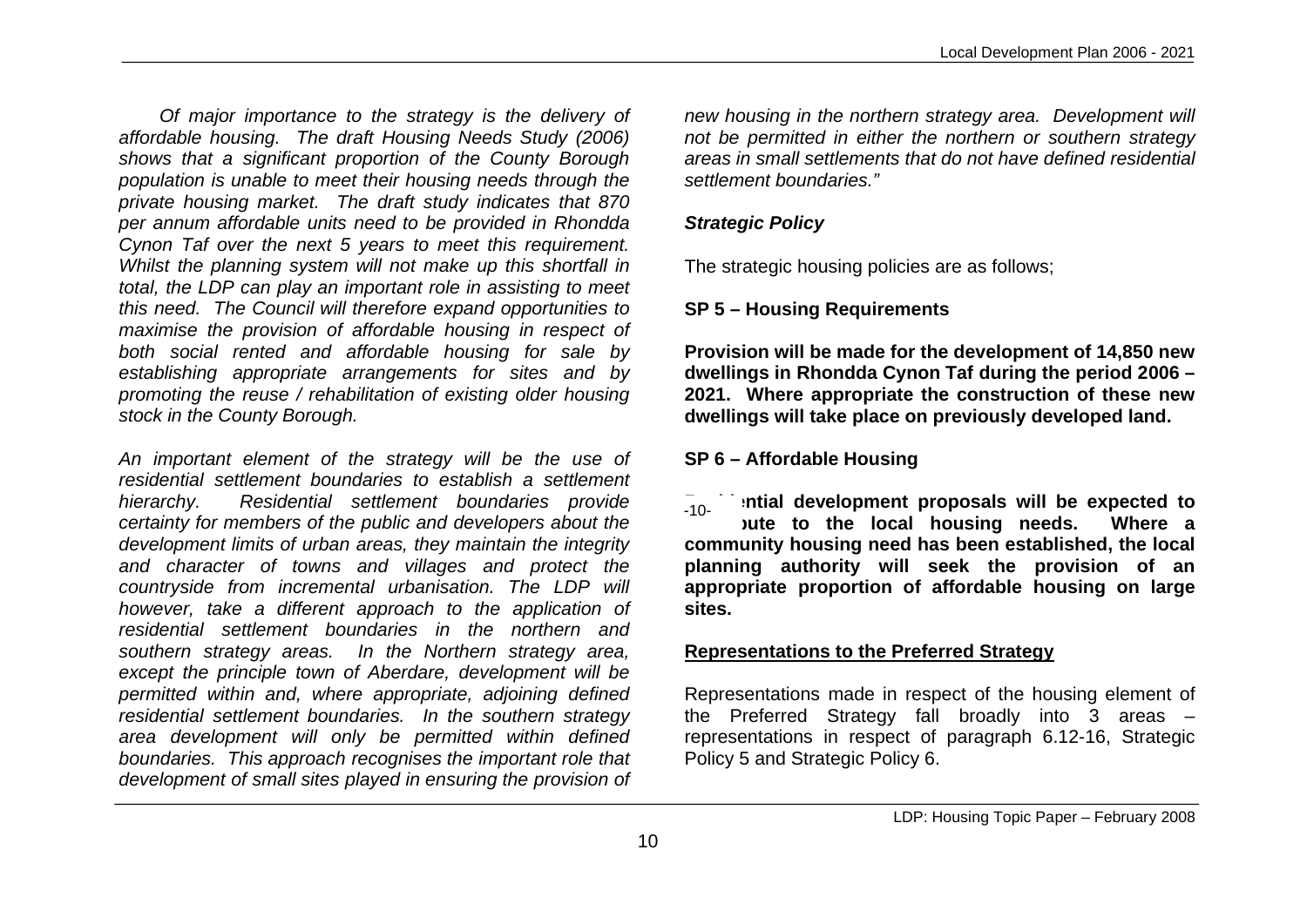Outlined below is a summary of the main representation submitted in respect of these 3 areas. Responses to each of the main representations are included

*1. Representations to Paragraph 6.12 –6.16 – Residential Development* 

**General:** Objection is made to the emphasis is placed on building new houses in the Preferred Strategy

**Proposed Response:** The LDP: Housing Land Requirement Topic Paper (January 2007) provides the statistical analysis and background to the dwelling requirement figures contained in the LDP: Preferred Strategy. The emphasis placed on the provision on new housing in the Preferred Strategy is in recognition of the important role the development of housing will play in ensuring the regeneration of communities in Rhondda Cynon.

**General:** The approach of the Council to promote growth and to take measures to ensure an appropriate supply of housing for Rhondda Cynon Taf is welcomed.

**Proposed Response:** Support Welcomed.

**General:** Serious concern is expressed about the number of houses proposed during the plan period. The figure should correlate with the outcome of the Spatial Plan SEA process and not pre-empt it.

**Proposed Response:** The Council as part of the South East Wales Planning Group will continue to work with the Welsh

Assembly Government to ensure a co-ordinated approach to the delivery of new housing in South East Wales

**General:** Support is given to the approach to settlement boundaries.

**Proposed Response:** Support Welcomed

**General:** The flexible use of settlement boundaries in the northern strategy area is unqualified and would be inconsistent with national policy if there were not a criterionbased policy to prevent unfettered development in the countryside .

**Proposed Response:** The Draft LDP will provide a clear policy framework for the development of new housing in Rhondda Cynon Taf. As part of the framework the Council will ensure that criterion bases policies exist for the operation and management of settlement boundaries in the Northern and Southern Strategy areas.

**General:** Clarification is required of the type of affordable housing required to make up the shortfall in provision**.**

**Proposed Response**: The Draft LDP will provide a clear policy framework for the development of affordable housing in Rhondda Cynon Taf. As part of this framework the LDP will outline clearly the type of affordable housing required to make up the shortfall in provision this based on the evidence provided by the Local Housing Needs Assessment (September 2006).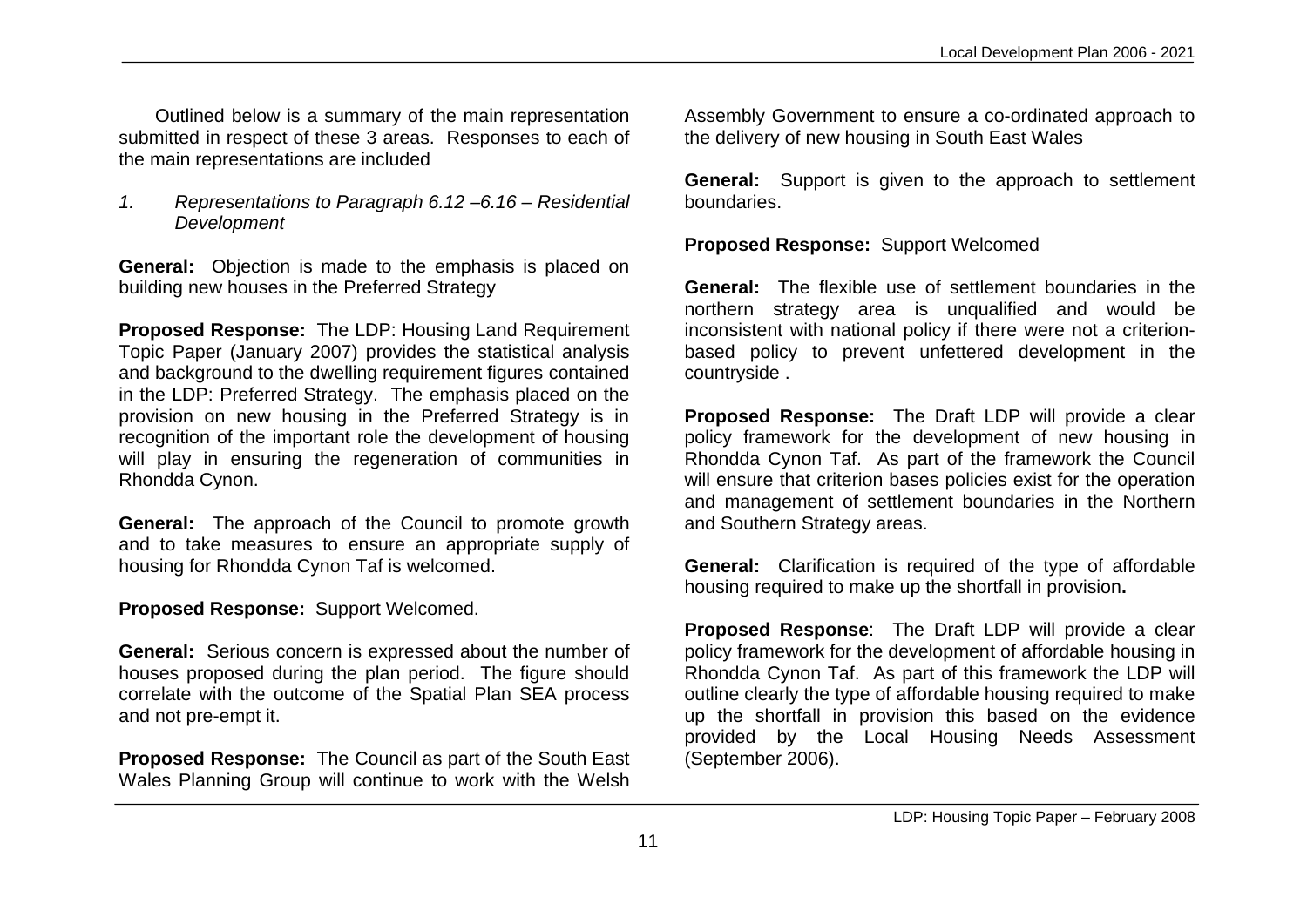**General:** Provision of affordable housing must be related to need and evidenced accordingly.

**Proposed Response:** The Draft LDP will provide a clear target for the development of affordable housing based on the evidence provided by the Local Housing Needs Assessment (September 2006).

**General**: The LDP must include an affordable housing target (or range).

**Proposed Response:** The Draft LDP will provide a clear target for the development of affordable housing in Rhondda Cynon Taf .

**General:** Emphasis should be placed on the development of Brownfield land.

**Proposed Response:** Comments noted. The draft LDP will, where appropriate, ensure the development of brownfield sites in preference to Greenfield sited.

**General:** The Preferred Strategy must address the needs of Gypsies and Travellers.

**Proposed Response:** Comments noted. The draft LDP will provide a policy context that addresses the needs of Gypsies and Travellers.

*2. Representation to Strategic Policy SP5 - Housing*

**Policy SP5:** Support for the housing requirement figure of 14,850.

**Proposed Response**: Support Welcomed.

**Policy SP5:** Objection because housing requirement figure of 14,850 should be higher.

**Proposed Response:** The LDP: Housing Land Requirement Topic Paper (January 2007) provides the statistical analysis and background to the dwelling requirement figures contained in the LDP: Preferred Strategy. The figure of 14,850 is consistent Welsh Assembly Government Regional Projection and will result a increase of 50% in house building activity in Rhondda Cynon. A higher figure is unsustainable and not realistic.

**Policy SP5:** Is not necessarily consistent with the Assembly's policy on the reuse of brownfield land, which states that wherever possible previously developed land should be used in preference to Greenfield.

**Proposed Response:** Comments noted. The draft LDP will, where appropriate, ensure the development of brownfield sites in preference to Greenfield sited.

**Pol Policy SP5:** The Preferred Strategy needs to clarify the relationship between the Housing requirement figure and the emerging apportionment work being undertaken by South East Wales Planning Group.

**Proposed Response:** The relationship between the Housing requirement figure and the emerging apportionment work being undertaken by South East Wales Planning Group is clearly outlined in the the LDP: Housing Land Requirement

-12-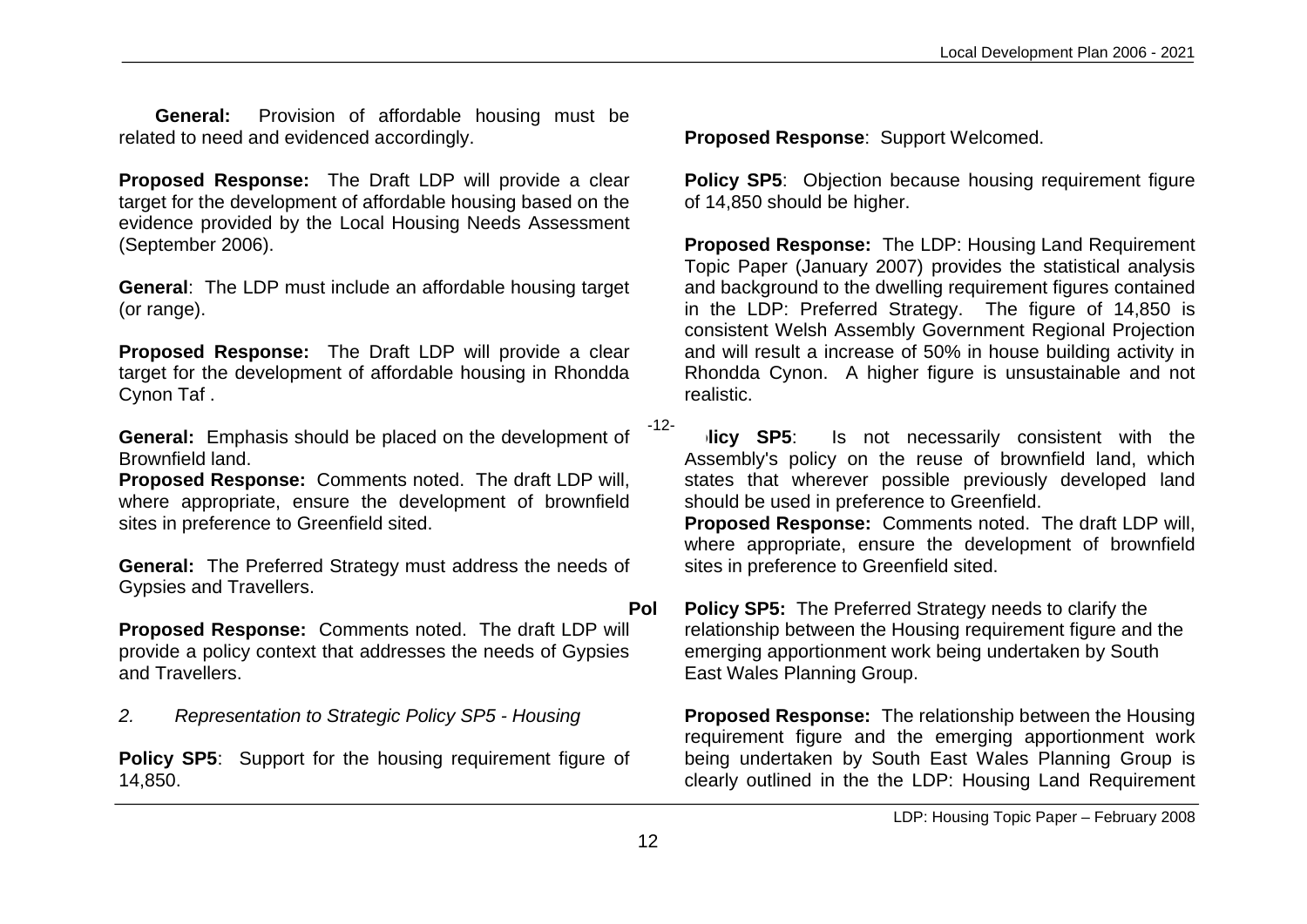Topic Paper (January 2007). The Topic Paper provides the statistical analysis and background to the dwelling requirement figures contained in the LDP: Preferred Strategy.

**Policy SP5:** The identified residential requirement is 14,850 over the plan period, however in the Preferred Strategy this is reduced to 11,380 dwellings (2006 to 2021).

**Proposed Response:** The housing requirement figure contained in the Preferred Strategy outlines the number of new units that need to be constructed over the plan period. The reasoned justification contained in the Preferred Strategy <sub>-13-</sub> correctly takes into account the number of dwellings contained in the Councils 5 year housing landbank.

**Policy SP5:** it is suggested that a flexibility allowance of 20% should be included to reflect the fact that a number of the large strategic sites suffer from significant environmental and physical constraints and may not be brought forward.

**Proposed Response:** The policy framework provided by the Draft LDP will take fully into account the phasing of new housing development in Rhondda Cynon Taf.

*3. Representations to Strategic Policy SP6 – Affordable Housing*

**Policy SP6:** Support is expressed for this policy. **Proposed Response:** Support is welcomed.

**Policy SP6:** The policy should allow for flexibility and not ridged percentages.

**Proposed Response**: In accordance with the requirements of MIPPS the LDP will provide a clear policy framework for the delivery of affordable housing.

**Policy SP6:** Amendment to the policy is sought to allow for a 25% affordable housing target to be applied to sites of over 1 hectare or where there is a minimum of 25 units being built.

**Proposed Response**: The Draft LDP will provide a clear target for the development of affordable housing based on the idence provided by the Local Housing Needs Assessment (September 2006)

**Policy SP6:** does not establish an overall affordable housing target (or range) for the LDP, which is a requirement of the Housing Ministerial Interim Planning Statement 01/2006 (WAG, June 2006).

**Proposed Response:** The Draft LDP will provide a clear target for the development of affordable housing in Rhondda Cynon Taf.

## **6. DRAFT LDP POLICY**

Revised Strategic Policies 5 and 6

SP 5 – Housing Requirements

Provision will be made for the development of 14,850 new dwellings in Rhondda Cynon Taf during the period 2006 –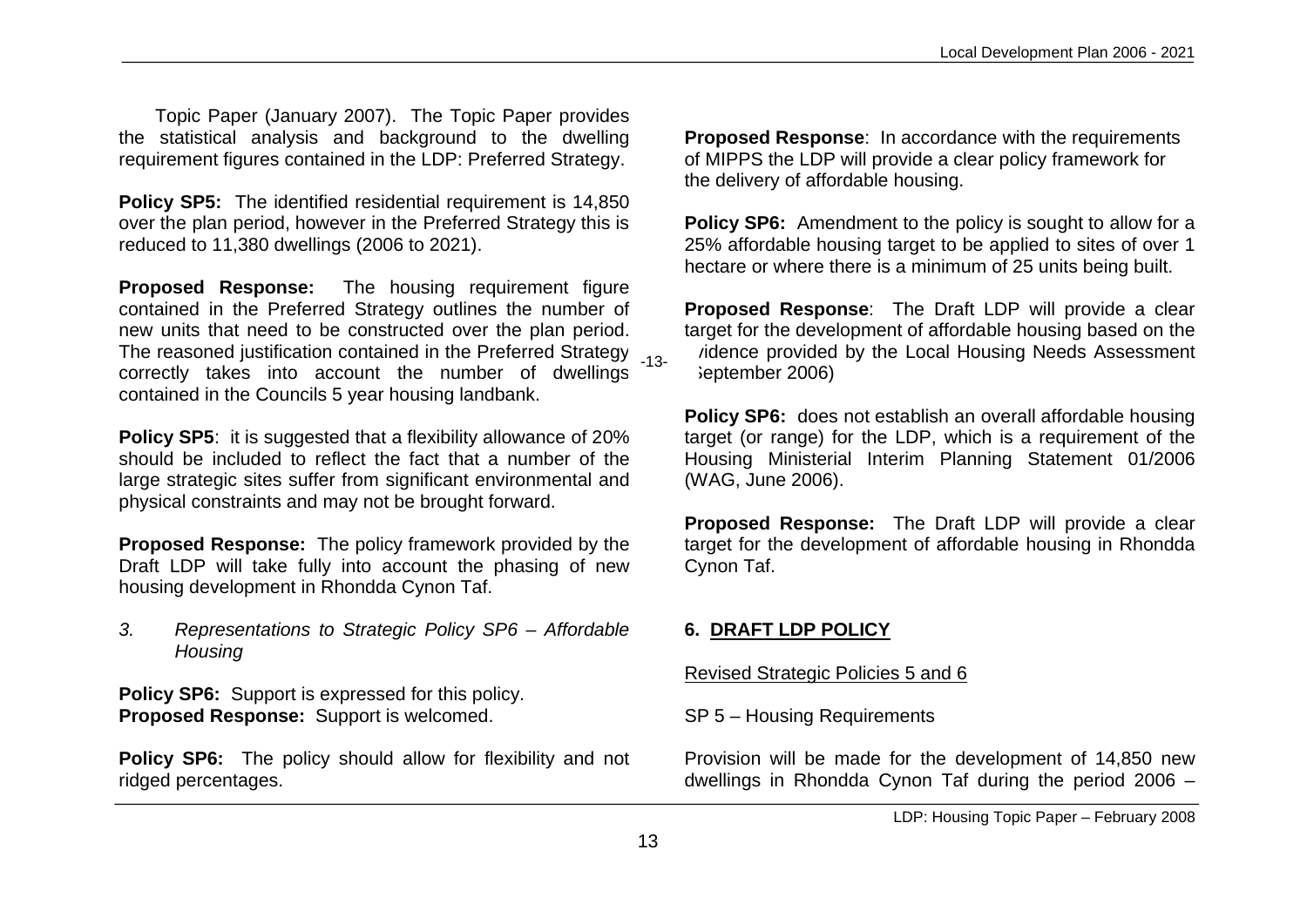2021. Where appropriate the construction of these new dwellings will take place on previously developed land in preference to Greenfield land.

## SP 6 – Affordable Housing

Residential development proposals will be expected to contribute to the local housing needs. Where a community housing need has been established, the local planning authority will seek:

- i) The provision of an appropriate proportion of affordable housing on sites over 30 units;
- ii) Contributions for the reuse / rehabilitation of existing older housing stock on sites under 30 units, and
- iii) The development of sites in rural area.

#### Justification

Population projections indicate that the number of households in South East Wales will increase by 108,900 between 2003 and 2023. During the plan period the number of new households in Rhondda Cynon Taf will increase by 17,627. In order to accommodate this growth the LDP will allocate land for 14,850 new dwellings to be constructed throughout Rhondda Cynon Taff to meet the needs of the increased population of the County Borough. This is a high rate of growth and will result in an increase in the house building rate from 660 to 990 per annum. The construction and distribution of this number of dwelling will assist in halting the process of depopulation and ensure a stable growth in the future

population. Statistical analysis and background to the dwelling requirement figure is contained in the Population and Household Projections Study (2006) and in the Housing Land Requirement Topic Paper (2007).

In accordance with the guidance contained in paragraph 9.2.2 of the Ministerial Interim Planning Policy Statement, the Council in partnership with the other 10 authorities in South East Wales has been involved in the process of apportioning housing land requirement for the region. The housing requirement figure in policy SP5 accords with the agreed housing apportionment for South East Wales.

The Joint Housing Land Availability Study (2006) indicates that at that time Rhondda Cynon Taf had a 5 year residential land bank of 2803 on sites over 10 units. In order to provide sufficient land to accommodate the projected growth the LDP will therefore provide a policy framework for the construction of 12,047 new dwellings.

In delivering the housing requirement identified, the strategy will focus opportunities for additional housing in sustainable locations. The scale of proposals will be based on an appraisal of locations to gauge their suitability to accommodate growth having regard to existing social and physical capacity, the presence of environmental constraints, and the extent to which development can provide, or compensate for necessary additional social or physical infrastructure. The strategy will seek to recognise the important role that the use of previously developed land can play in regenerating the communities in Rhondda Cynon Taf. Where possible the development of brownfield land will take preference over the use of greenfield land. There are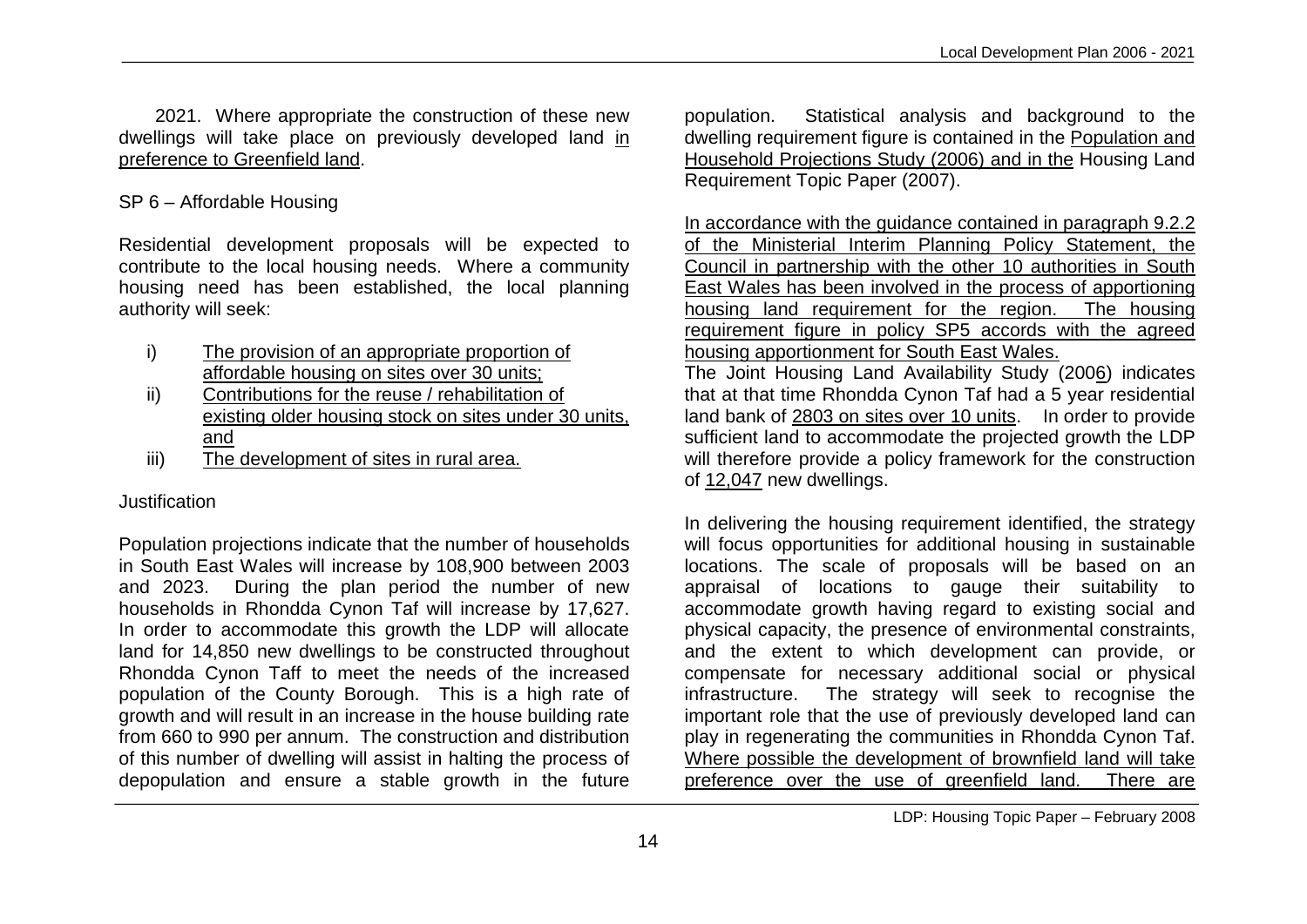however, a number of factors that guide against the use of previously developed land in all instances, these include locational considerations, biodiversity, and flooding. The availability of 'developable' brownfield land in Rhondda Cynon Taf is a finite resource and it is clear that it cannot accommodate the growth requirements of the County Borough. The development of brownfield and greenfield land will therefore be necessary to the strategy of the plan.

Of major importance to the strategy is the delivery of affordable housing. The Local Housing Strategy (2007) shows that a significant proportion of the County Borough population is unable to meet their housing needs through the private housing market. The Strategy indicates that 870 affordable units per annum are need to be provided in Rhondda Cynon Taf over the next 5 years to meet this requirement. Over the County Borough as a whole the greatest need is for the provision of one and two bedroom intermediate properties. Whilst the planning system will not make up this shortfall in total, the LDP will play an important role in assisting to meet this need. The Council will therefore expand opportunities to maximise the provision of affordable housing in respect of both social rented and low cost housing for sale by establishing appropriate arrangements for sites, by promoting the reuse / rehabilitation of existing older housing stock and by the application of a 'rural exceptions' policy which will allow the development of sites solely for affordable housing in the countryside.

An important element of the strategy will be the use of residential settlement boundaries to establish a settlement hierarchy. Residential settlement boundaries provide

certainty for members of the public and developers about the development limits of urban areas, they maintain the integrity and character of towns and villages and protect the countryside from incremental urbanisation. The LDP will however, take a different approach to the operation of residential settlement boundaries in the northern and southern strategy areas. In the Northern strategy area, except the principle town of Aberdare, development will be permitted within and, subject to site-specific considerations, adjacent to the defined settlement boundaries. In the southern strategy area development will only be permitted within defined boundaries. This approach recognises the important role that development of small sites played in ensuring the provision of new housing in the northern strategy area. Development will not be permitted in either the northern or southern strategy areas in small settlements that do not have defined residential settlement boundaries.

## Area Wide Policies

The planning systems objectives for housing is to provide:

- Homes that are in good condition, in safe neighbourhoods and sustainable communities; and
- Greater choice for the people over the type of housing and the location they live in, recognising the needs of all, including those in need of affordable or special needs housing in both urban and rural areas.

In order to achieve this it will be necessary to ensure that: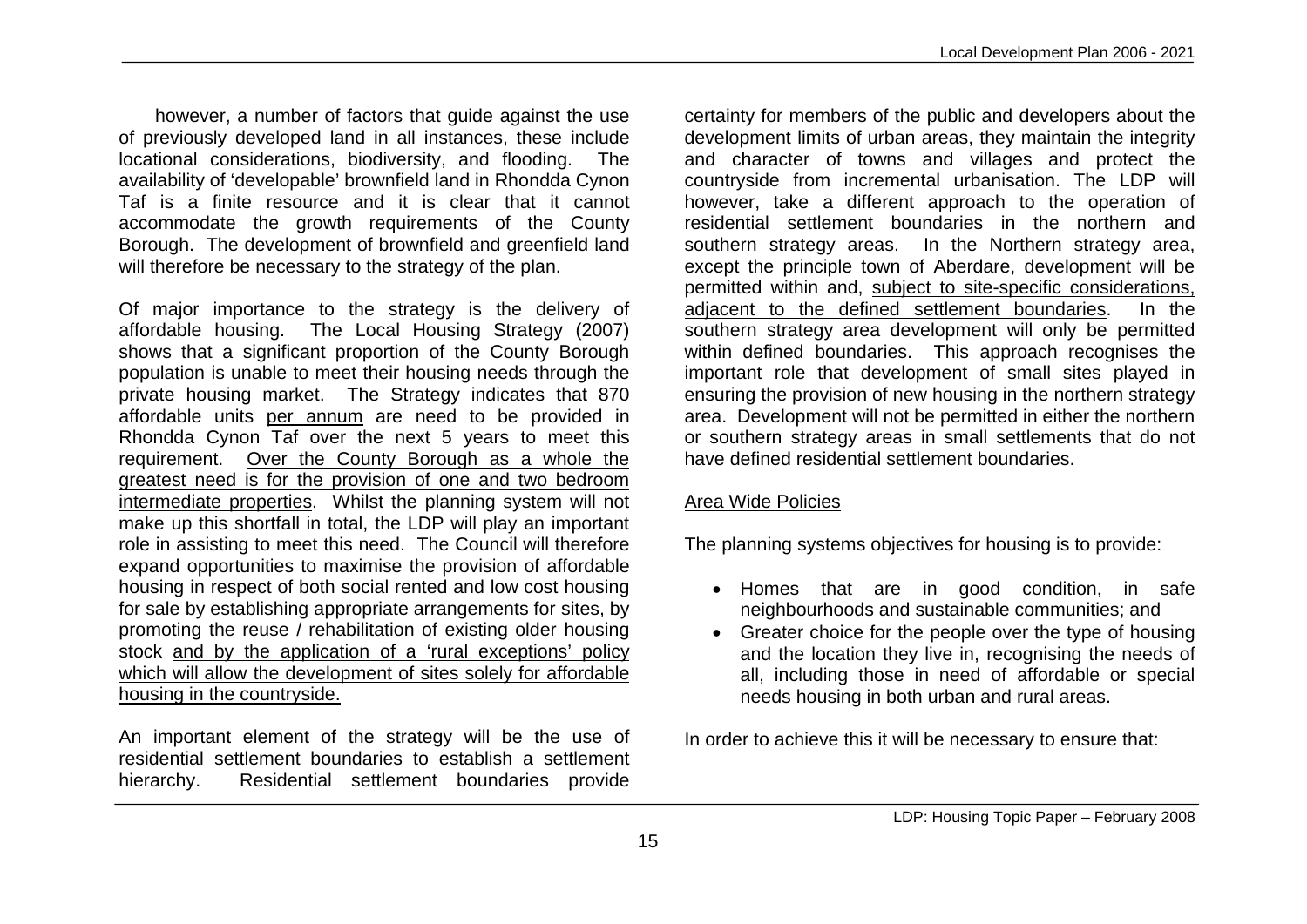• Previously developed land is used in preference to Greenfield land;

- New housing and residential environments are well designed, environmentally sound (especially energy efficient) and make a significant contribution to promoting community regeneration and improving the quality of life; and that
- The overall result of new housing development in -16villages, towns or edges of settlement is a mix of affordable and market housing that retains and, where practical, enhance important landscape and wildlife features in the development.

The housing market in Rhondda Cynon Taf varies significantly between the northern and southern part of the County Borough. The Key Issues Chapter of the LDP outlines the variations in terms of housing type, quality, affordability, distribution and supply that need to be addressed if a strong and diverse housing market is to be established.

The policy framework contained in the LDP will ensure the provision of new sustainable housing that meets the needs of existing and future residents of Rhondda Cynon Taf.

## **Policy HOUS 1 - Housing Allocations**

**Land will be made available for an additional 14,850 dwellings to be constructed between 2006 –21. The provision will be met by:**

- **i) The development of sites in Rhondda Cynon Taf which have planning permission for housing;**
- **ii) The phased development of sites allocated for residential development by policies HOUS S1 and HOUS N1;**
- **iii) The development of unallocated land within the principal towns, key settlements and smaller settlements identified in policy HOUS 4;**
- **iv) The development of small sites within the residential settlements defined by policies HOUS S 2 and HOUS N2;**
- **v) The provision of affordable housing secured in accordance with policies HOUS 6, HOUS S 3 and HOUS N 4;**
- **vi) The replacement of unfit and substandard housing; and**
- **vii) The maintenance, rehabilitation and improvement of existing stock and the conversion of suitable structures to provide households.**

#### Justification

The Joint Housing Land Availability Study (2006) indicates that the housing land bank for Rhondda Cynon Taf contains (TBA) sites of over 10 units with planning permission for the construction of 2,803 new residential units. The sites are detailed in the following table:

# **TABLE OF SITES TO BE ADDEA**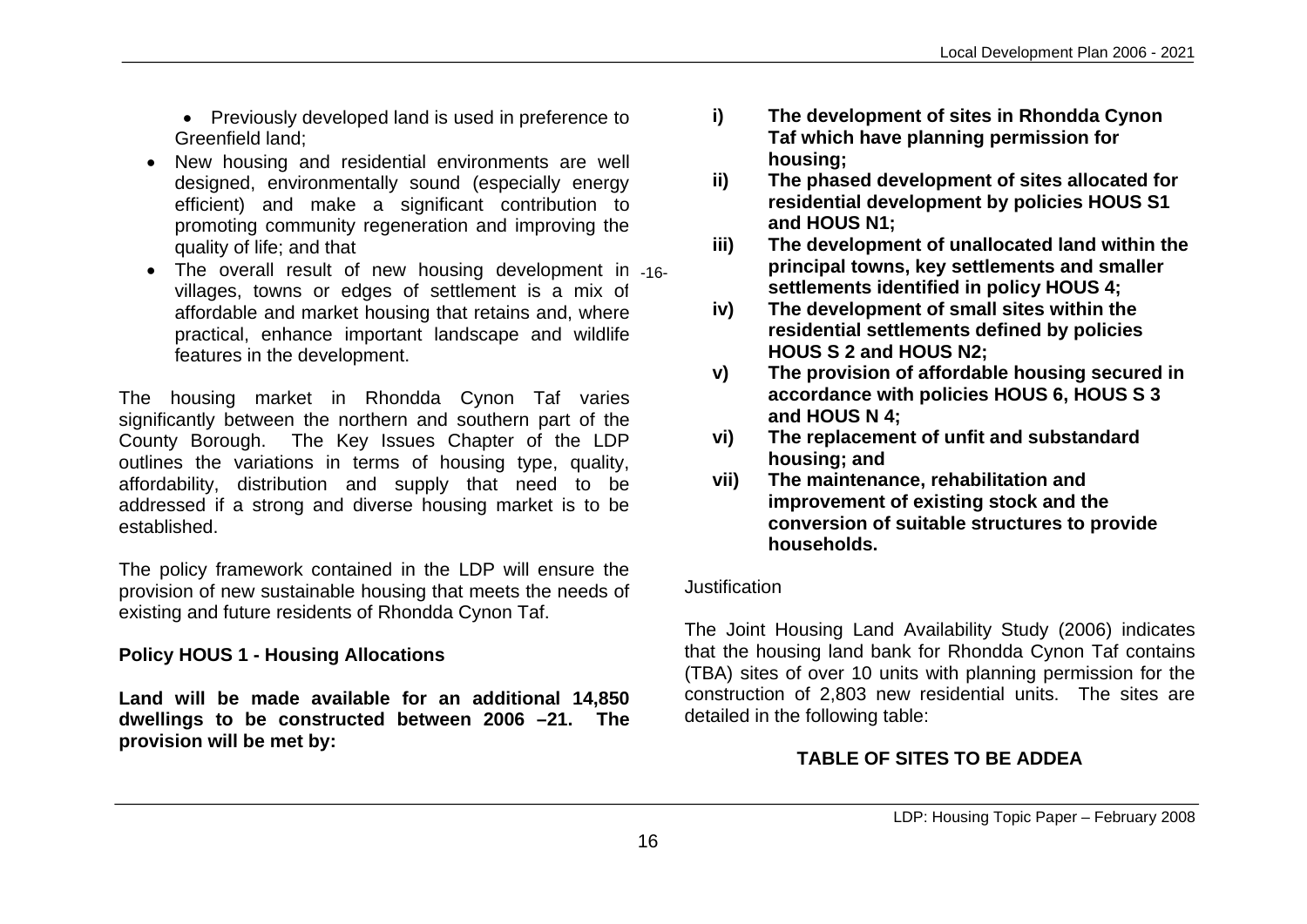Land is allocated for the construction of (TBA) new houses on a range of sites which will accommodate 10 or more units throughout Rhondda Cynon Taf. The sites allocated for development are contained in the following table:

## **TABLE OF SITES TO BE ADDEA**

The sites will be developed at a minimum density of 30 dwellings per hectare. In order to maintain a 5 year land bank release of the sites will be phased over the plan period. Site specific details are contained in policies HOUS S1 and HOUS N1 of the plan.

Development on unallocated or 'windfall' sites within urban areas has traditionally contributed a considerable number of new units to the supply of housing in Rhondda Cynon Taf. During the period 1998 – 2006 unallocated sites contributed (TBA) new dwellings to the overall housing supply. Trends in the housing market indicate that the development of unallocated sites will continue to make a significant contributions to the supply of future housing land in the County Borough. For this reason it is anticipated that unallocated sites will contribute (TBA) new units to the housing supply over the plan period.

The construction of housing on small sites, that is sites of less than 10 units, has contributed a significant number of new units to the housing land bank. Between 1996 and 2006 1172 units were constructed on small site. The Joint Housing Land Availability Study (2006) identifies a projected contribution of 709 units to the land bank. Extrapolated over the plan period small sites will make a contribution of 2127 units to the housing supply.

Figure ? outlines the calculation for the housing requirement figure for the plan period.

| Contribution                                                      | Units  |
|-------------------------------------------------------------------|--------|
| Sites which benefit from planning permission at<br>30th June 2006 | 2,803  |
| Allocated Sites identified in Policy HOUS 1                       | (TBA)  |
| Contribution of Unallocated Sites 2006 - 2021                     | (TBA)  |
| Contribution of Small Sites 2006 - 2021                           | 2,127  |
| <b>Total Land Availability</b>                                    | 14,850 |

## **Policy HOUS 2 – Housing Density**

**Proposal for residential development will be permitted where the net residential density level is a minimum of 30 dwellings per hectare. Variation in density levels may be permitted where it can be demonstrated that the proposed development:**

- **(i) Does not adversely effect the character of the site or surrounding area;**
- **(ii) Makes efficient use of the site, and**
- **(iii) Has regard to the amenity of existing and future residents.**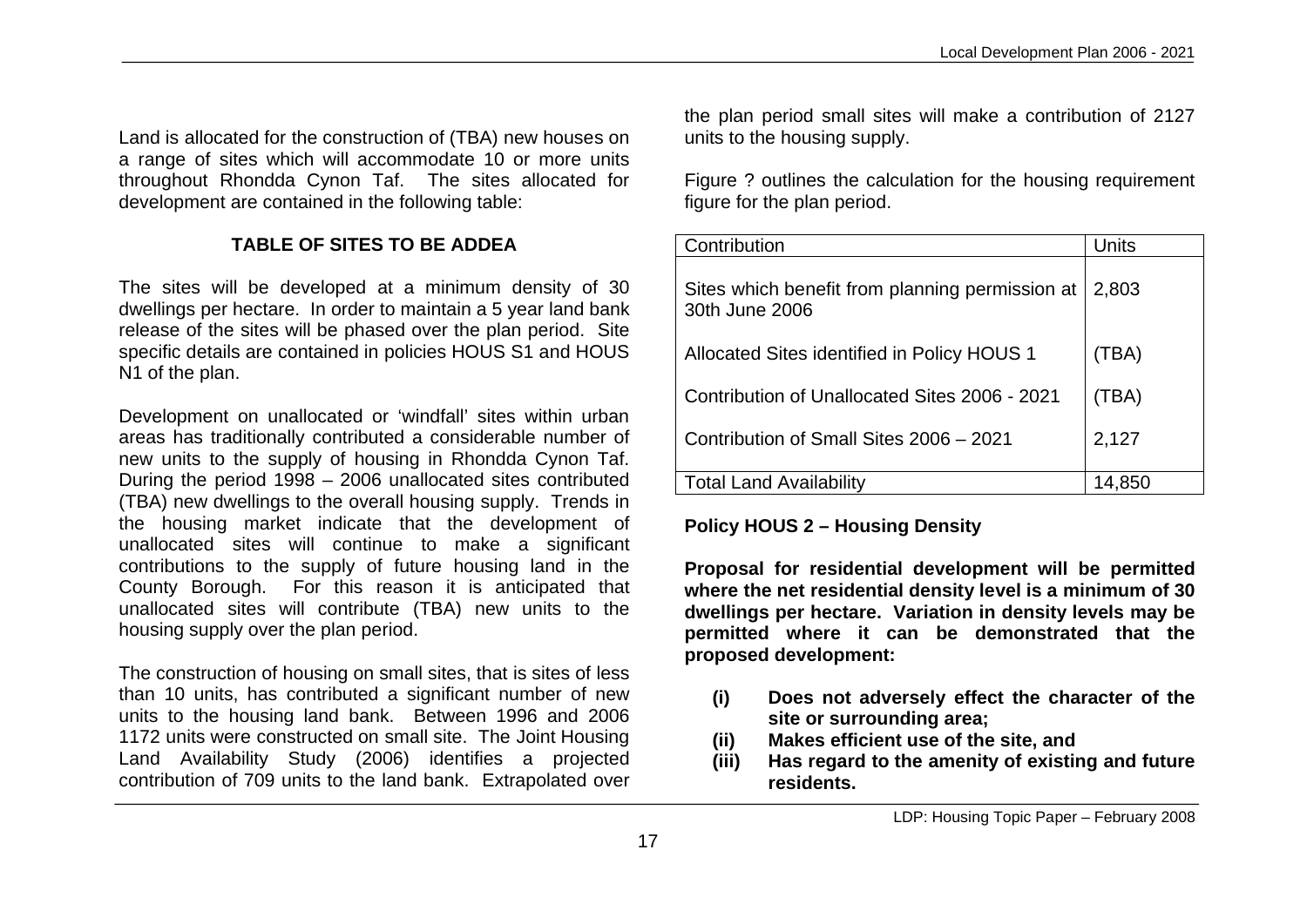#### Justification

Density levels in Rhondda Cynon Taf vary significantly with the age and type of housing. Traditional Victorian terraced housing, which makes up over 50 % of housing stock in the County Borough, has been constructed at density levels as high as 75 dwellings per hectare. In contrast, much of the modern housing that has been built in the County Borough over the last 20 years has been built at density levels as low as 20 dwellings per hectare. The result of these density levels is the creation of tightly developed housing with little amenity space and on street parking or low density mono use developments with little sense of place.

In order to ensure that land is used efficiently and results in the creation of mixed use sustainable communities a minimum density level of 30 dwelling per hectare will be required. Development that proposes lower density levels will be permitted but only where it can be demonstrated that the proposed density level makes the most effective use of the land and does not adversely effect the character of the site or surrounding area.

## **Policy HOUS 3 – Phasing of Development**

**The release of land for housing will be phased to take account of the overall target for housing delivery. The phase and timing of release will be made in accordance with policies HOUS 1, HOUS S1 and HOUS N1.**

#### Justification

Paragraph 9.2.3 of the MIPPs requires local authorities to *"ensure that sufficient land is genuinely available or will become available to provide a 5 year supply of land".* Past monitoring of land undertaken through the Joint Housing Land Availability process has clearly demonstrated that without strict management the housing land bank the Council will find it difficult to maintain a continual supply of developable land throughout the plan period. The aim of this policy is to ensure effective management of the housing land bank by ensuring a continual 5 year supply of developable land and ensuring an appropriate distribution of sites.

Policies SP 4 and HOUS 1 allocate land for the development of 14,850 new housing over the plan period. Site specific and phasing requirements for each allocated site are contained in policies HOUS S1 and HOUS N1.The release of land will take place over 3 phases. Between 2006 – 2011 3,960 units will be constructed, 2011 – 2016 5445 units and 2016 – 2021 5445 units. The phasing recognises that higher development rates are likely to be achieved through the first two phases of release.

## Settlement Strategy

# **Policy HOUS 4 – Additional Housing Development**

**In order to ensure a sustainable pattern of residential development and maintain urban form residential settlement boundaries have been defined around:**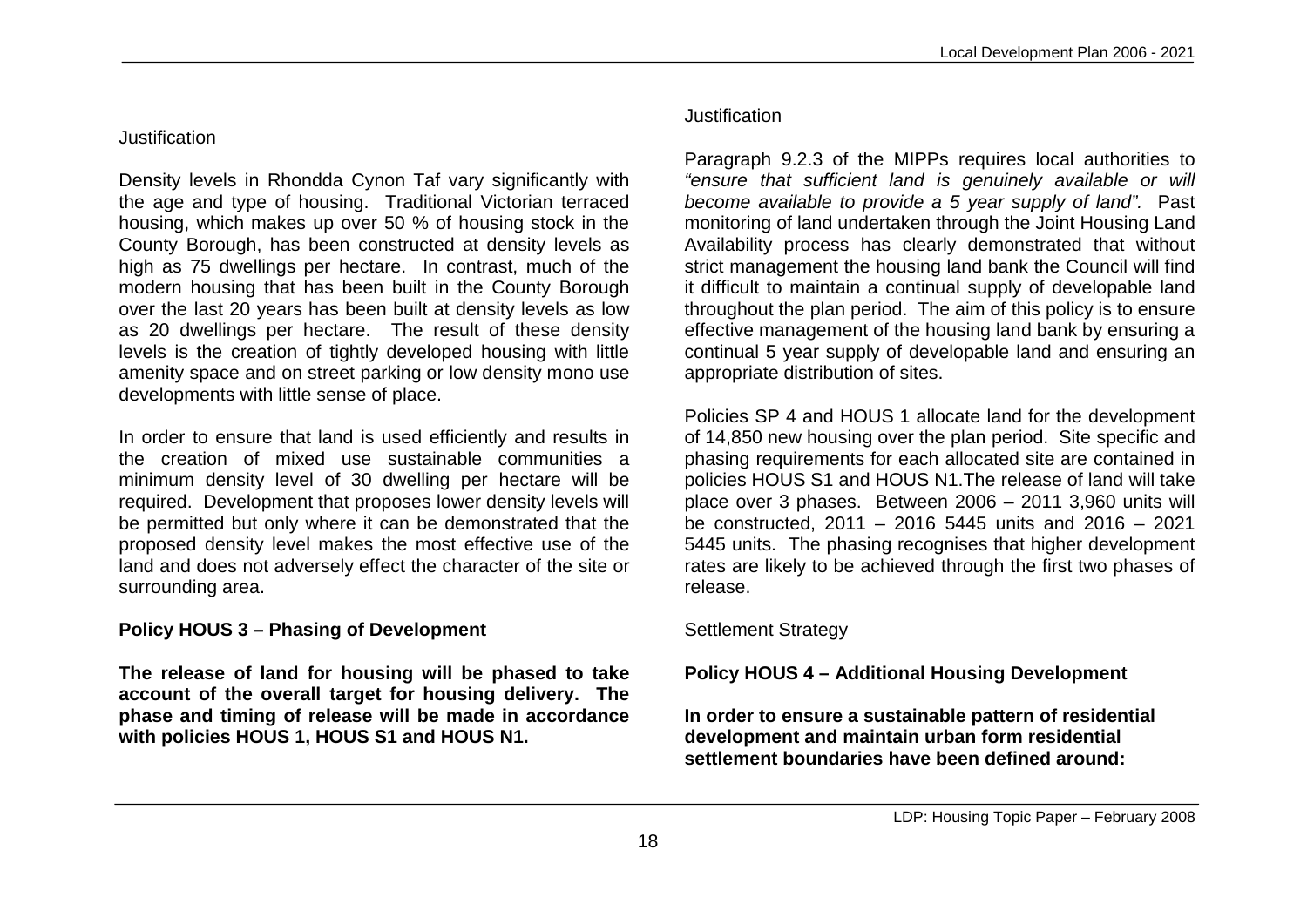- **i) The principal towns of Pontypridd, Aberdare, Llantrisant (including Talbot Green);**
- **ii) The key settlements of Tonyrefail, Tonypandy, Porth, Treorchy, Treherbert, Ferndale, Tylorstown, Mountain Ash, Hirwaun and Llanharan, and**
- **iii) Smaller settlements of Rhigos, Penywaun, Cwmbach, Aberaman South, Penrhiwceiber, Abercynon, Ynysybwl, Treherbert, Pentre, Maerdy, Ystrad, Tylorstown, Ynyshir, Cymmer, Glyncoch, Church Village, Efail Isaf, Beddau, Llanharry, Gilfach Goch, Glyncoch Cilfynydd, Hawthorn, Ton-Teg, Llantwit Fardre, Rhydyfelin and Taffs Well.**

**Development within or adjacent to the defined residential settlement boundaries will be permitted in accordance with the requirements of policies HOUS S 2 and HOUS N 2.**

#### Justification

The aim of this policy is to assist in defining a clear settlement strategy that promotes sustainable patterns of development. Residential settlement boundaries have been identified around the principal towns of Pontypridd, Aberdare, Llantrisant; key settlements of Tonyrefail, Tonypandy, Porth, Treorchy, Treherbert, Ferndale, Mountain Ash, Hirwaun and Llanharan and small settlements of Rhigos, Penywaun, Cwmbach, Aberaman South, Penrhiwceiber, Abercynon,

Ynysybwl, Treherbert, Pentre, Maerdy, Ystrad, Tylorstown, Ynyshir, Cymmer, Glyncoch, Church Village, Efail Isaf, Beddau, Llanharry, Gilfach Goch, Glyncoch Cilfynydd, Hawthorn, Ton-Teg, Llantwit Fardre, Rhydyfelin and Taffs Well.

The policy will promote housing development in established settlements that have a range of commercial and community services. Concentrating new housing development within residential settlement boundaries will prevent urban sprawl and incremental loss of the countryside, reinforce the role of urban centres, protect local services and promote the reuse of previously developed land and buildings.

Proposals for the development of land within residential settlement boundaries will be assessed in accordance with policies HOUS S2 and HOUS N2.

#### **Policy HOUS 5 – Dwellings in the Countryside**

**The development of new dwellings in the countryside and in those settlements not identified in policy HOUS 4 will not be permitted unless it can be justified in the interests of agriculture and forestry.**

#### **Justification**

Previous planning history indicates that a significant number of applications for new development in the countryside of Rhondda Cynon Taf were received during the previous plan period. The development of new housing outside the defined residential settlement boundaries of will promote

-20-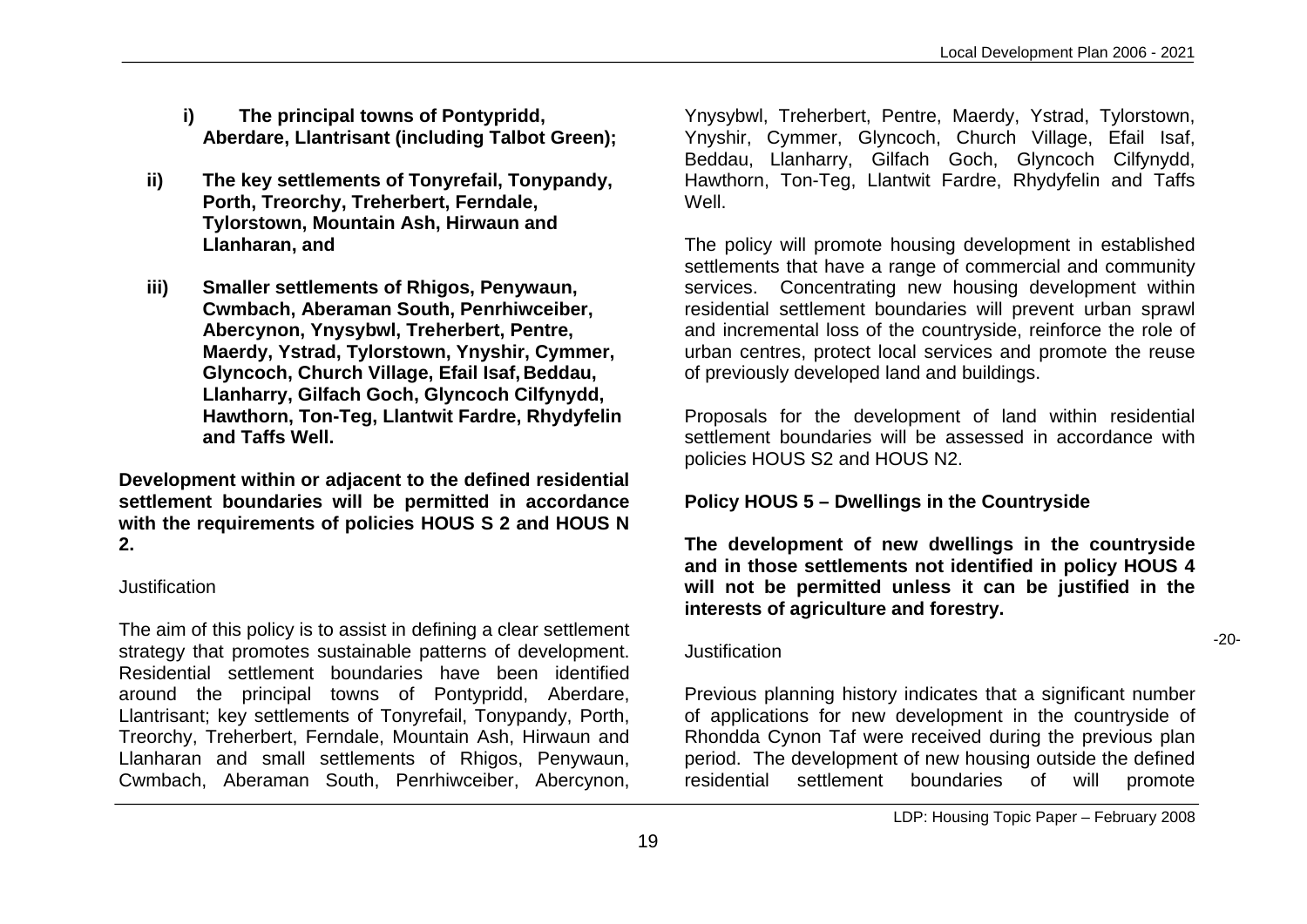unsustainable patterns of development and result in the urbanisation and incremental loss of the countryside. In order to safeguard the character and appearance of the countryside, to reduce the need to travel by car and to economise on the provision of services, new houses in the countryside away from the settlements identified in policy HOUS 4 or sites allocated in Policy HOUS 1 will be strictly controlled.

## **Policy HOUS 6 – Replacement or extension of Dwellings in the Countryside**

**Proposals for the replacement or extension of dwellings outside the residential settlement boundaries defined in policy HOUS 4 will be permitted where it can be demonstrated that:**

- **i) The residential use of the derelict building has not been abandoned;**
- **ii) The dwelling is not capable of Restoration;**
- **iii) The scale, form and design of the proposed extension or replacement dwelling is commensurate with the countryside location;**
- **iv) Any extension remains subordinate in scale and design to the original dwelling;**
- **v) The proposed development does not result in the extension of the residential curtilage of the dwelling;**
- **vi) Adequate utility or infrastructure services already exist or can be economically provided;**
- **vii) The proposed development has safe access to the highway network, and will not cause traffic**

**congestion or exacerbate existing traffic congestion;**

**viii) Car parking and amenity space can be provided in accordance with the Council's approved standards.**

#### Justification

The aim of the policy is to promote the reuse, restoration and replacement of existing dwellings in the countryside of Rhondda Cynon Taf. The policy provides a opportunity for those who wish to live outside the existing settlements to do so in a manner that is sustainable and respects the countryside.

## Affordable Housing

The strategic context for the delivery of affordable housing in Rhondda Cynon Taf is provided by policy SP6. The reasoned justification for the policy identifies the need for 870 unit per annum to be provided over a 5 year period. Policy SP6 allows for the delivery of affordable housing through three policy mechanisms:

- The provision of an appropriate proportion of affordable housing on sites over 30 units;
- Contributions for the reuse / rehabilitation of existing older housing stock on sites under 30 units, and
- The development of sites in rural area.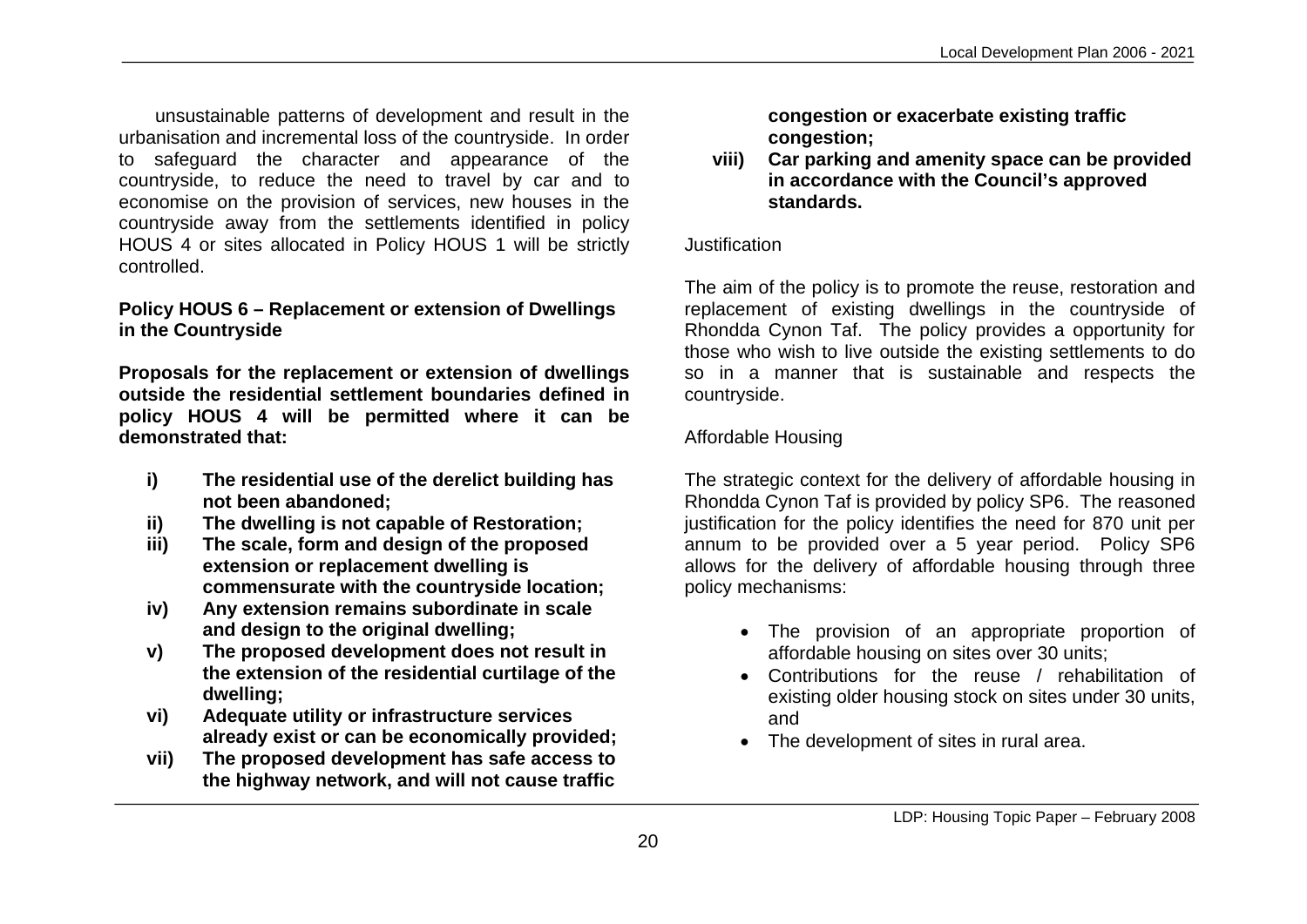The policy recognises that the planning system will not delivery all of the required affordable housing. The development of 4,350 affordable units over the 5 years of the plan period would effectively mean that almost 90% of new housing constructed in Rhondda Cynon Taf during this period would be affordable. Such an approach would impact significantly upon the operations of the housing market and the process of regeneration. The planning system will therefore seek to deliver 3000 units over a 15 year plan period. The Council in partnership with Registered Social Landlords will seek to provide the remainder of the deficit through operation of social housing grant.

#### **Policy HOUS 7 – Exception Sites for Affordable Housing in the Countryside**

**Development proposals for the provision of affordable housing outside and adjoining the identified residential settlement boundaries will be permitted where it can be demonstrated that:**

- **i) The proposed development cannot be accommodated within the defined residential settlement boundaries defined in policy HOUS 4;**
- **ii) The proposed development is solely for the provision of affordable housing to meet an identified local need;**
- **iii) Appropriate arrangements are made to ensure that the benefits of such housing are secured in perpetuity for initial and future residents;**
- **iv) The site is commensurate in scale, design and location with the identified need;**
- **v) The scale, form and design of the proposed development does not adversely effect the character of the site or surrounding area;**
- **vi) The proposed development is not within a green wedge or a site designated for international, national or local nature conservation;**
- **vii) The proposed development has safe access to the highway network, and will not cause traffic congestion or exacerbate existing traffic congestion;**
- **viii) The layout and design of the proposed development accords with the requirements of policy (TBA )**
- **ix) Open space is provided in accordance the requirements of policy REC (TBA), and**
- x) **Car parking and can be provided in accordance with the Council's approved standards.**

#### Justification

The aim of this policy is to allow the Registered Social Landlords operating in Rhondda Cynon Taf to provide affordable housing in areas where there is an identified local need. The Council's preference will always be for development to take place within defined residential settlement boundaries. However, it is recognised that because of the availability of land and high land values it may not always for development to take place in these locations.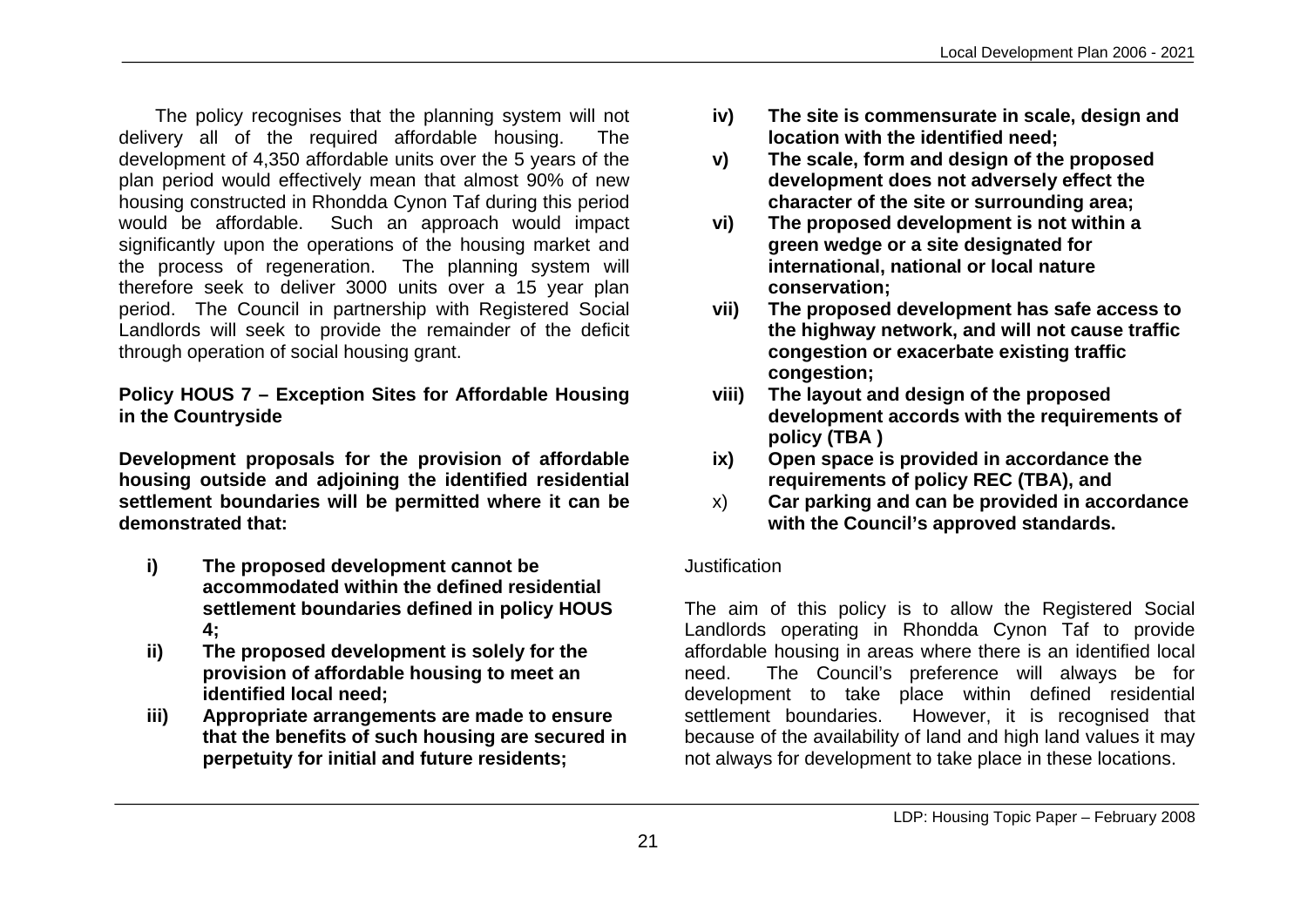In permitting the development of affordable housing the Council will require Registered Social Landlords to demonstrate why development cannot take place within the defined residential settlement boundaries and that appropriate arrangements are in place to secure the units are secured in perpetuity.

## **Policy HOUS 8 – Gypsies and Travellers**

**Proposals for the use of land for the stationing of caravans occupied by gypsies, travellers and travelling showpeople will be permitted where it can be demonstrated that the proposed development:**

- **i) Will meet an identified local need for gypsies, travellers or travelling showpeople with established links with the locality;**
- **ii) Is accessible to local services by a range of modes of transport, on foot or by cycle;**
- **iii) Has safe access to the highway network, and will not cause traffic congestion or exacerbate existing traffic congestion;**
- **iv) Includes sufficient space for parking and manoeuvring of all vehicles associated with of all vehicles associated with the occupiers within the site curtilage;**
- **v) Is provided with adequate on-site services for water supply; power; drainage; sewage disposal; and waste disposal facilities;**
- **vi) Is well screened or capable of being well screened and will have no adverse effect on the**

**character or appearance of the surrounding area;**

- **vii) Is not within a green wedge or a site designated for international, national or local nature conservation, and**
- **viii) Accords with the requirements of policies HOUS 4, HOUS S2 and HOUS N2**

#### **Justification**

The aim of this policy is to allow the development of land for sitting of caravans for gypsies, travellers and travelling show people in appropriate locations. In order to safeguard the character and appearance of the area development proposals will need to demonstrate that do not adversely effect the amenity of existing residential areas, the safe operations of the highway network, the provision of car parking and visual amenities.

### Northern Strategy Area Policy

The Northern Strategy area is characterised by steep valleys with linear settlements made up of high density Victorian housing constructed along the valley sides and bottoms. Much of this housing was constructed by to provide low cost housing for mine workers. The legacy of this approach to house building is a high level of sub standard and derelict housing.

Whilst there has been h house building in the Southern Strategy area has reached significant levels, the same cannot be said for the Northern Strategy Area. Between 2001 and 2006, only 287 dwellings were constructed in the Rhondda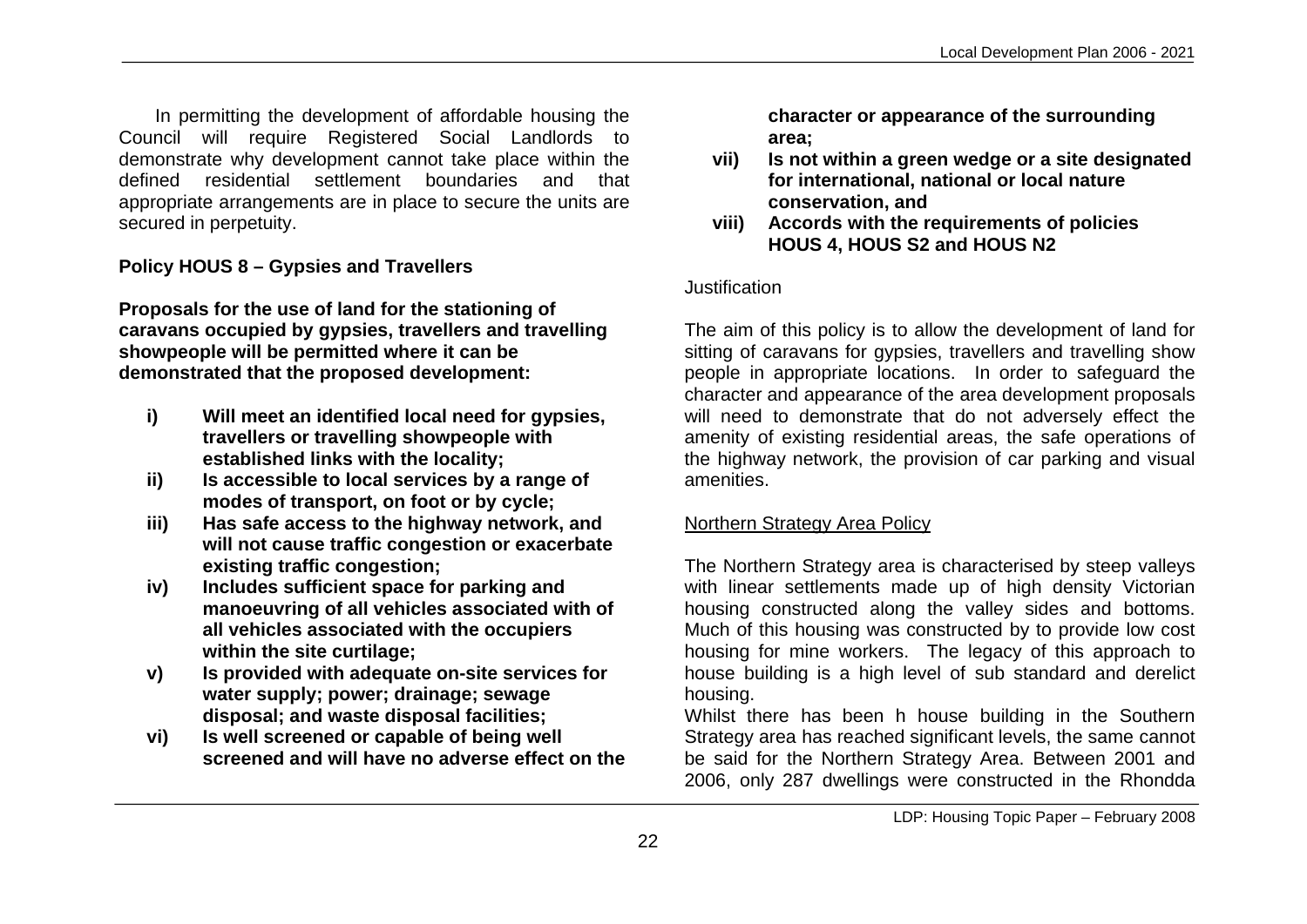Valleys and 605 dwellings in the Cynon Valley. Much of this development, 452 units, is as a result construction dwellings on small sites. The exception to this is Aberdare which has seen considerable growth over recent years.

In order to address these issues the LDP policy will seek to ensure growth which promote sustainable communities, rehabilitate derelict buildings, provide affordable housing and maximise the opportunities for small scale development.

## **Policy HOUS N1 - Housing Allocations**

**In accordance with the requirements of policy HOUS 1 the following land in the Northern Strategy area is allocated for residential purposes:**

## **DETAILS OF EACH SITE TO BE ADDED**

#### **Policy HOUS N2 – Housing Development Within or Adjoining Settlement Boundaries**

**Development will be permitted within or adjoining the defined settlement boundaries of Rhigos, Penywaun, Cwmbach, Aberaman South, Penrhiwceiber, Abercynon, Ynysybwl, Treherbert, Pentre, Maerdy, Ystrad, Tylorstown, Ynyshir, Cymmer, Glyncoch, where it can be demonstrated that:**

**i) The size of the site does not exceed 0.3 hectare;**

- **ii) The scale, form and design of the proposed development does not adversely effect the amenity or character of the site or surrounding area;**
- **iii) The proposed development does adversely effect the provision of open space;**
- **iv) Where appropriate provision for open space can be provided in accordance the requirements of policy REC (TBA):**
- **i) The layout and design of the proposed development accords with the requirements of policy (TBA);**
- **ii) The proposed development is accessible to local services by a range of modes of transport, on foot or by cycle;**
- **v) The proposed development has safe access to the highway network, and will not cause congestion or exacerbate existing traffic congestion;**
- **vi) The proposed development does adversely effect the provision of car parking in the surrounding area;**
- **vii) Provision for car parking can be provided in accordance with the Council's approved standards.**
- **viii) The proposed development is not within a green wedge or a site designated for international, national or local nature conservation;**
- **ix) The site is not contaminated or subject to land instability;**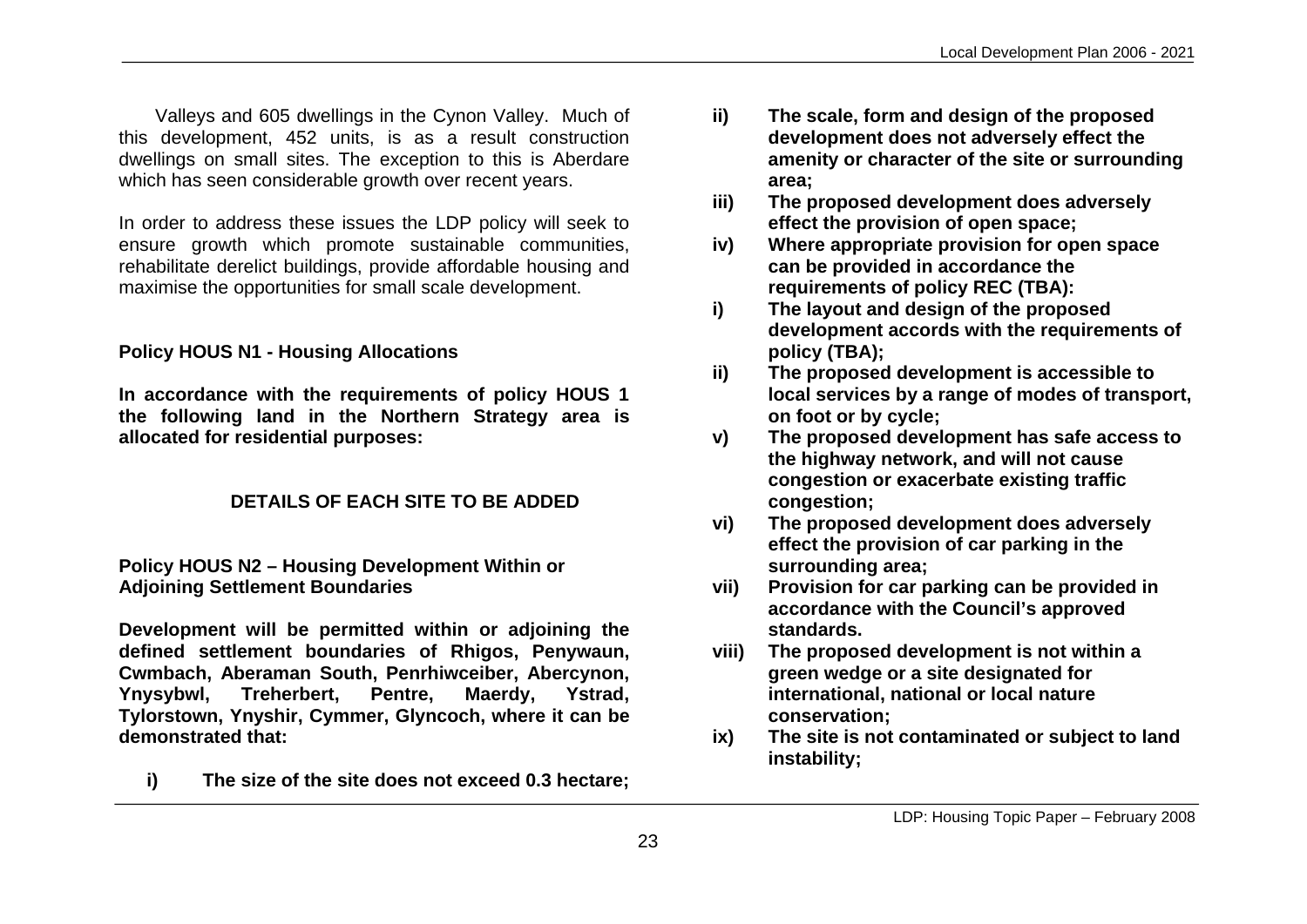## Justification

The aim of policy HOUS N2 is to provide a framework for the development of unallocated land within the settlements of Rhigos, Penywaun, Cwmbach, Aberaman South, Penrhiwceiber, Abercynon, Ynysybwl, Treherbert, Pentre, Maerdy, Ystrad, Tylorstown, Ynyshir, Cymmer, Glyncoch, for residential purposes. Past completion rates have demonstrated that the development of unallocated or 'windfall' sites within existing settlements can make an important contribute towards housing land bank.

In the Northern Strategy area the development of small sites has made an important contribution to housing land bank. For this reason the policy will, where appropriate, allow for the construction of housing on sites of 0.3 hectares or less which are adjacent to the defined residential settlement boundaries.

# **Policy HOUS N3 - Housing Development Within Aberdare**

**Development proposals within the defined residential settlement boundary of Aberdare will be permitted where it can be demonstrated that:**

- **i) The scale, form and design of the proposed development does not adversely effect the amenity or character of the site or surrounding area;**
- **ii) The proposed development does adversely effect the provision of open space;**
- **iii) Where appropriate provision for open space can be provided in accordance the requirements of policy REC(TBA),;**
- **iv) The layout and design of the proposed development accords with the requirements of policy (TBA);**
- **v) The proposed development is accessible to local services by a range of modes of transport, on foot or by cycle;**
- **vi) The proposed development has safe access to the highway network, and will not cause congestion or exacerbate existing traffic congestion;**
- **vii) The proposed development does adversely effect the provision of car parking in the surrounding area;**
- **viii) Provision for car parking can be provided in accordance with the Council's approved standards.**
- **ix) The proposed development is not within a green wedge or a site designated for international, national or local nature conservation;**
- **x) The site is not contaminated or subject to land instability;**

#### Justification

Unlike many of the other settlements in the Northern Strategy area the Principal Town of Aberdare has seen considerable growth over the last decade. The allocations contained in Policy HOUS 1 will ensure that the settlement continues to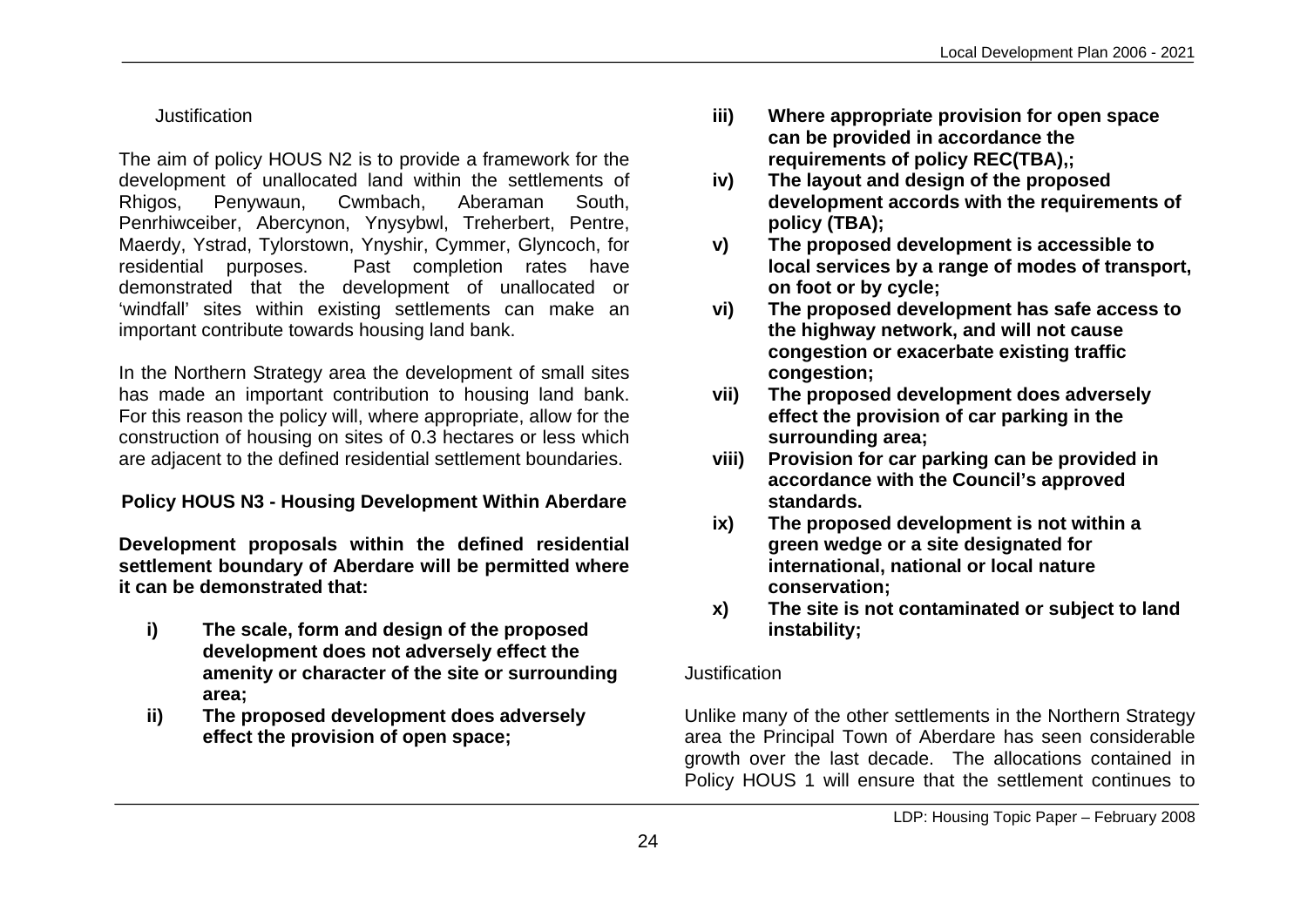grow in at an appropriate and sustainable rate. Whilst further growth within the defined settlement boundary is encouraged, development outside the boundary will undermine the historic character of the area and result in the urbanisation of the countryside. Outside the defined residential settlement boundary of Aberdare development will only be permitted where it accords with the requirements of policy HOUS 5, 6 and 7.

#### **Policy HOUS N4 – Rehabilitation / Conversion of Large Buildings**

**The rehabilitation and conversion of large buildings for residential purposes with in the Northern Strategy Area will be permitted where it can be demonstrated that:**

- **i) The building is located within a settlement identified in policy HOUS N 2 and HOUS N 3;**
- **ii) The building is of historic or architectural importance or is prominent and make valuable contribution the townscape of the settlement;**
- **iii) That there is no economically viable alternative use for the building;**
- **iv) Design, scale, form of the proposed development does not adversely effect the character of the building nor surrounding area;**
- **v) Provision for car parking and amenity space can be provided in accordance with the Council's approved standards.**

#### Justification

In 2005 the Council commissioned an urban capacity study for the upper and central Rhondda Fach and Fawr. The study examined the potential for new house building to take place on vacant land and in disused large buildings. The findings of the study indicated that there were 57 disused or under used buildings which presented opportunities for redevelopment / reuse. These buildings have a mixture of former uses including churches / chapels, retail units, former club houses and community buildings. Whilst the study looked specifically at the Rhondda Valleys opportunities also exist for the redevelopment of large buildings in other parts of the Northern Strategy area.

The Northern Strategy area has many important and prominent buildings that are an essential element of the character of the area and provide variety and relief in the townscape. The aim of this policy is to bring disused and under used buildings back into beneficial use. Whilst the redevelopment / reuse of these buildings for commercial and community use is desirable, the Council recognises that the redevelopment of these buildings for residential purposes can also make an important contribution to the process of regeneration. For this reason particular encouragement is given to the reuse of the buildings for a mixture of uses including commercial, community, educational and residential uses. Where the reuse of these buildings are well related to local services such as shops, public transport and open space consideration will be given to the relaxation of car parking and amenity standards.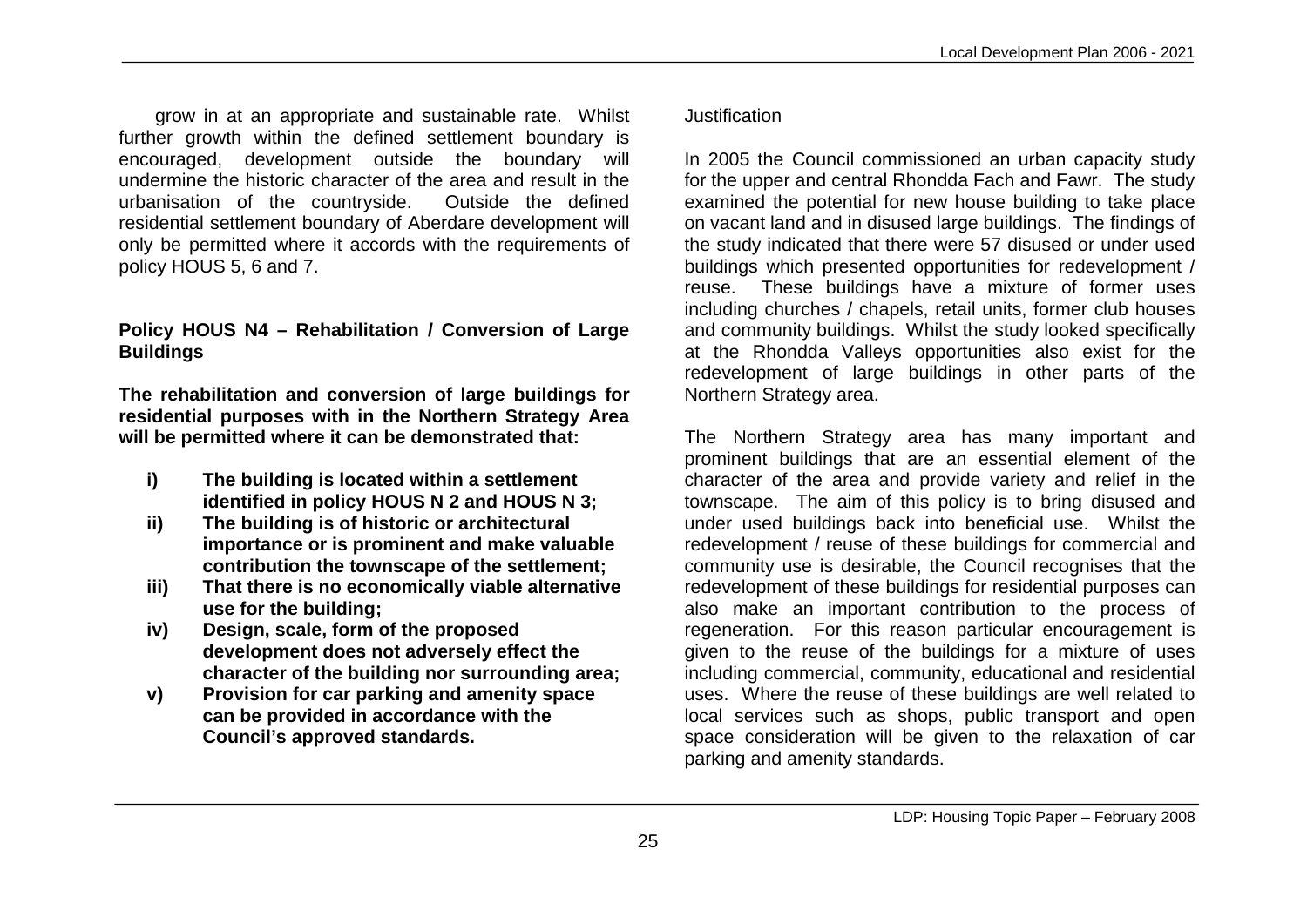# **Policy HOUS N5 – Affordable Housing**

**The provision of 20 % affordable housing will sought on site of 30 units or more. On sites under 30 units contributions will be sought for the reuse / rehabilitation of existing older housing stock in the County Borough**.

# Justification

In order to ensure the provision of affordable housing in the Northern Strategy Area, the Council will seek the provision of 20% affordable housing on sites of 30 units / 1 hectare or more and commuted sums will be sought for the reuse / rehabilitation of existing older housing stock in the County Borough on site of less than 30 units / 1 hectare. The percentage target for the Northern Strategy area recognises that site viability in the Northern Strategy area is a major consideration. In practice the number of units sought may be reduced depending upon the location of the site, presence of abnormal development costs and individual circumstance of the development.

Research undertaken for the Council in 2004 indicated that there were 4,000 empty properties within the County Borough. These vacant properties provide a significant opportunity to add to the supply of affordable housing. The presence of such a high number of empty properties can have a significant impact detrimental effect on the character and appearance of a settlement. In order to ameliorate this situation the Council will seek financial contributions form

developers of sites of less than 30 units / 1 hectare to bring empty properties back into beneficial occupation.

Further advice is contained in the Supplementary Planning Guidance on Affordable Housing.

## Southern Strategy Area Policy

The Southern Strategy area is an area of extensively low lying, undulating land, which has allowed for the creation of nucleated settlement patterns. During the period 1991 to 2001 the population of the Southern Strategy area grew by 10%. House building rates for 2001 –2006 indicate that this trend is set to continue with 2,954 new dwellings being constructed during the period.

Whilst there are still significant numbers of traditional high density Victorian terraced houses in the Southern Strategy area, character of the area has been altered significantly by the construction of a number of large, low density, mono use housing developments. Much of the new house building has taken place around the settlements of Llantrisant / Talbot Green, Llantwit Fardre, Church Village, Tonyrefail and Beddau.

In order to address these issues LDP policy will seek to ensure sustainable growth within settlements, provide affordable housing, raise standards of design to create places rather than estates and protect the countryside form urbanisation and incremental loss.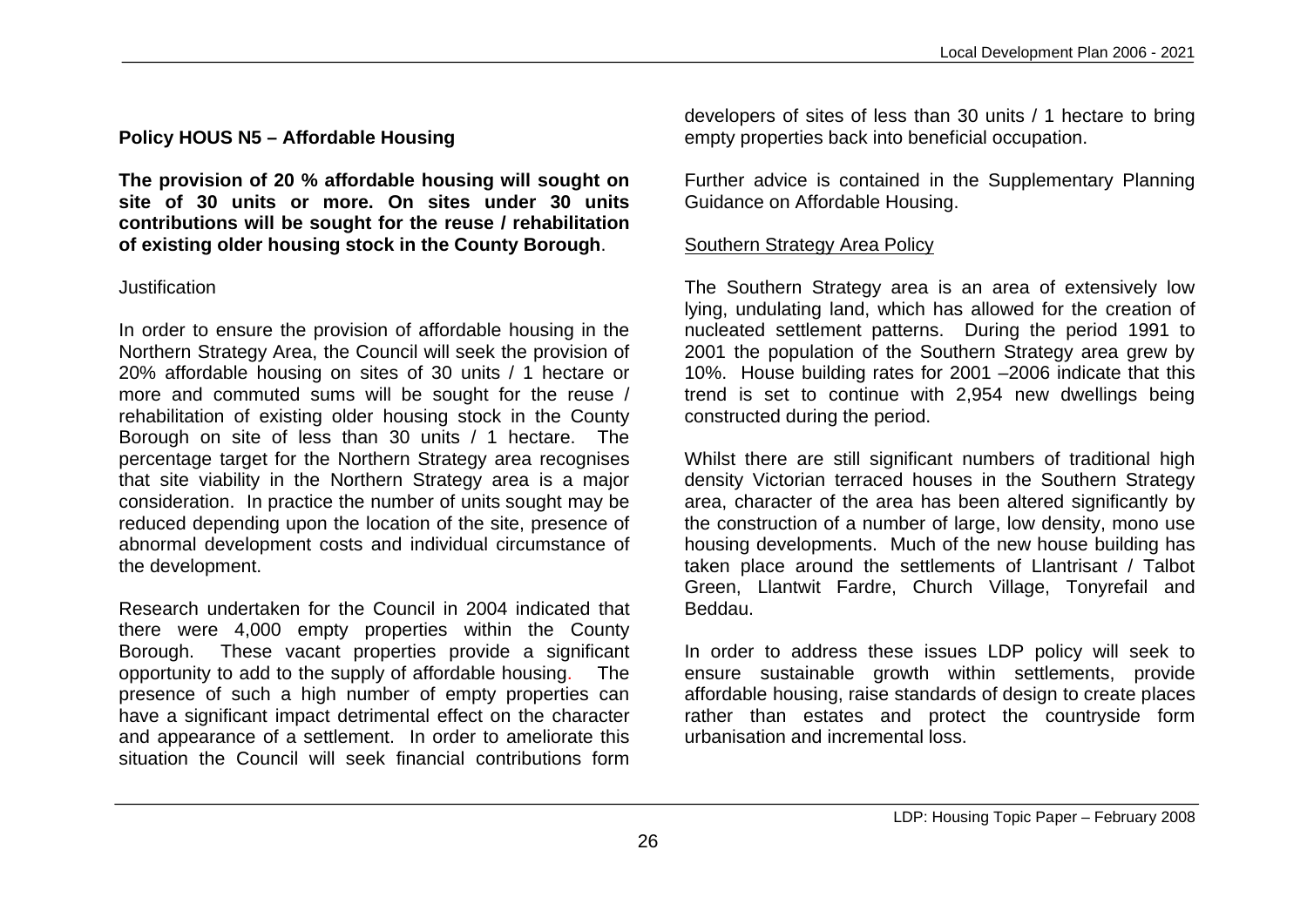**Policy HOUS S1 - Housing Allocations**

**In accordance with the requirements of policy HOUS 1 the following land in the Southern Strategy area is allocated for residential purposes:**

## **DETAILS OF EACH SITE TO BE ADDED**

#### **Policy HOUS S2 – Housing Development Within Settlement Boundaries**

**Development will be permitted within the defined settlement boundaries of Church Village, Efail Isaf, Beddau, Llanharry, Gilfach Goch, Glyncoch Cilfynydd, Hawthorn, Ton-Teg, Llantwit Fardre, Rhydyfelin and Taffs Well. where it can be demonstrated that:**

- **i) The scale, form and design of the proposed development does not adversely effect the amenity or character of the site or surrounding area;**
- **ii) The proposed development does adversely effect the provision of open space;**
- **iii) Where appropriate provision for open space can be provided in accordance the requirements of policy REC (TBA),;**
- **iv) The layout and design of the proposed development accords with the requirements of policy (TBA);**
- **v) The proposed development is accessible to local services by a range of modes of transport, on foot or by cycle;**
- **vi) The proposed development has safe access to the highway network, and will not cause congestion or exacerbate existing traffic congestion;**
- **vii) The proposed development does adversely effect the provision of car parking in the surrounding area;**
- **viii) Provision for car parking can be provided in accordance with the Council's approved standards.**
- **ix) The proposed development is not within a green wedge or a site designated for international, national or local nature conservation;**
- **x) The site is not contaminated or subject to land instability;**

### **Justification**

The aim of policy HOUS N2 is to provide a framework for the development of unallocated land within the settlements of Church Village, Efail Isaf, Beddau, Llanharry, Gilfach Goch, Glyncoch Cilfynydd, Hawthorn, Ton-Teg, Llantwit Fardre, Rhydyfelin and Taffs Well for residential purposes. Past completion rates have demonstrated that the development of unallocated or 'windfall' sites within existing settlements can make an important contribute towards housing land bank.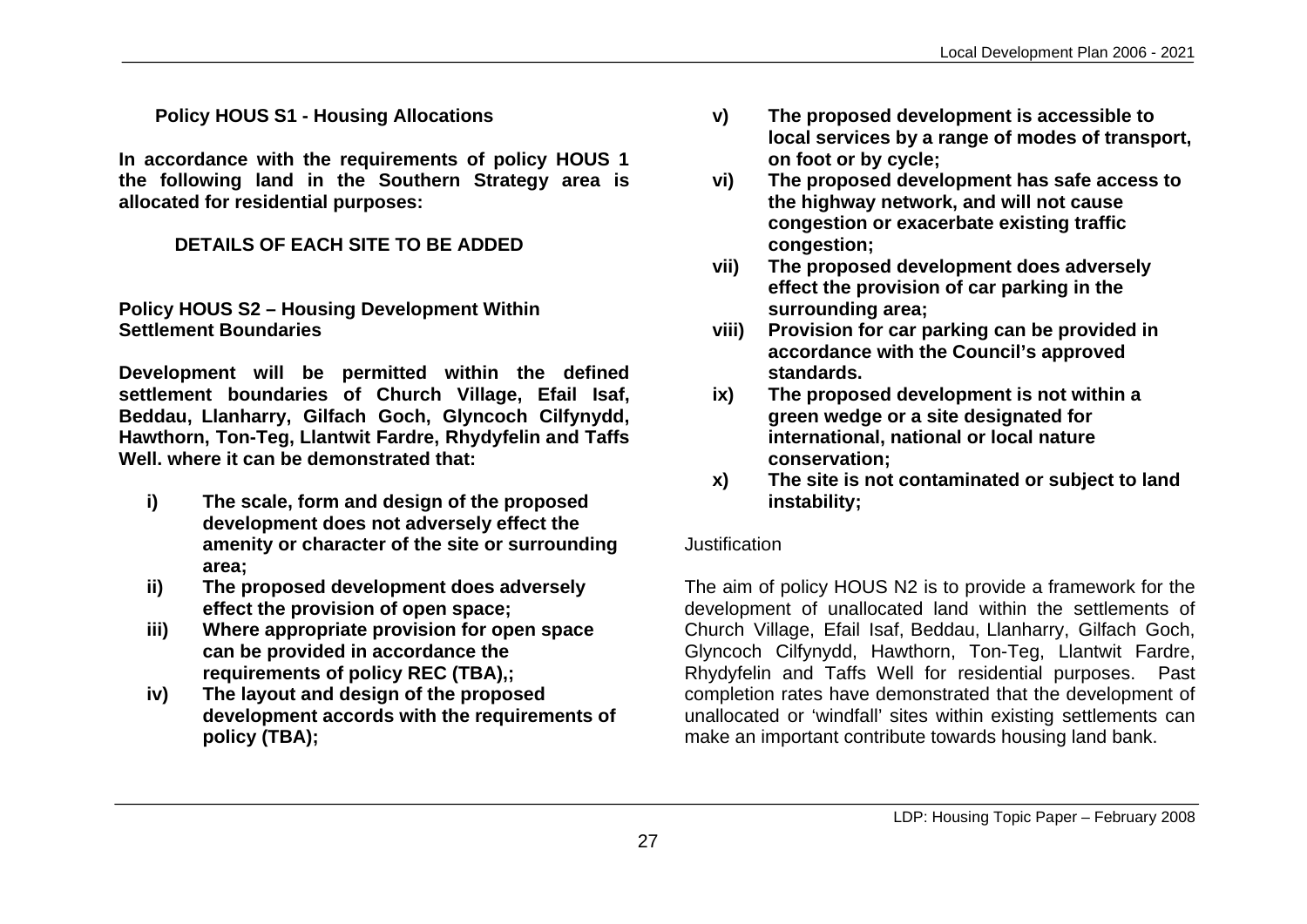The settlements in the Southern Strategy area have absorbed a significant amount of new development during the last decade. In order to protect the identity of these settlements, ensue the efficient use of land and protect the countryside from urbanisation and incremental loss development will not be permitted outside the defined residential settlement boundaries. Development will only be permitted if it accords with the requirements of policy HOUS 5, 6 and 7.

#### **Policy HOUS S3 – Affordable Housing**

**The provision of 30 % affordable housing will sought on site of 30 units or more. On sites under 30 units contributions will be sought for the reuse / rehabilitation of existing older housing stock in the County Borough**

#### Justification

In order to ensure the supply of affordable housing in the Southern Strategy Area, the Council will seek the provision of 30% affordable housing on sites of 30 units / 1 hectare or more and commuted sums will be sought for the reuse / rehabilitation of existing older housing stock in the County Borough on site of less than 30 units / 1 hectare. The percentage target for the Southern Strategy Area recognises that the comparative strength of the housing market. In practice the number of units sought may be reduced depending upon the location of the site, presence of abnormal development costs and individual circumstance of the development.

The Council will seek financial contributions form developers of sites of less than 30 units / 1 hectare. The contributions secured will be used to bring empty properties located throughout the County Borough back into beneficial occupation

Further advice is contained in the Supplementary Planning Guidance on Affordable Housing.

#### **Policy HOUS S4 – Land at Beddau Caravan Park**

**Land is allocated at Beddau Caravan Park for a combination of residential development and for the provision of Gypsies and Travellers accommodation.**

#### Justification

The redevelopment of the Beddau Caravan Park site for a combination of residential development and Gypsy and Traveller accommodation represents an excellent opportunity for the Council to maximise the potential for the site, whilst meeting an important need.

The Caravan Park has for a number of years provided important Gypsy and Traveller accommodation. However, the site has fallen into disrepair and is in need of significant refurbishment.